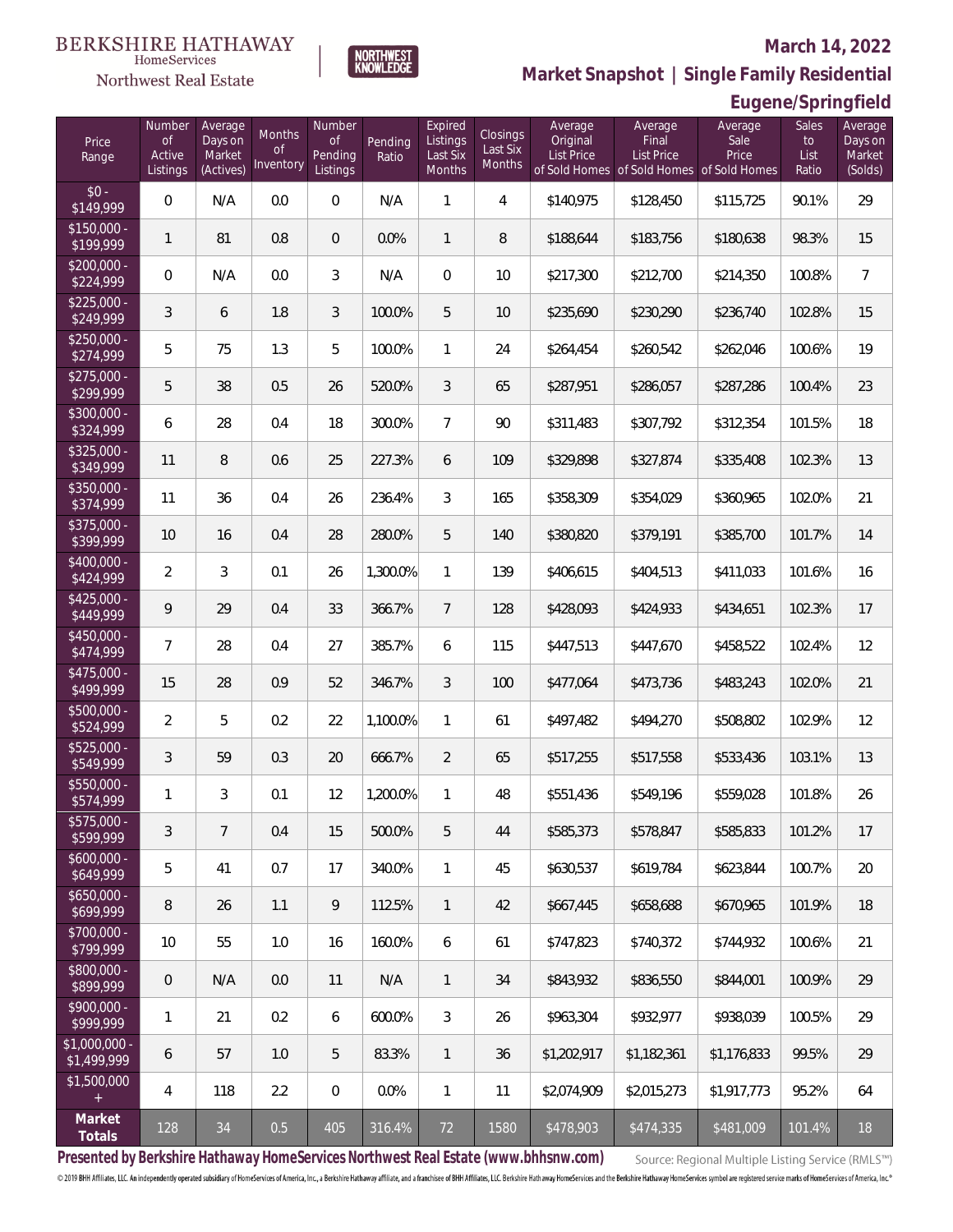### Northwest Real Estate

### **March 14, 2022**



**Hayden Bridge**

| Price<br>Range               | Number<br><b>of</b><br>Active<br>Listings | Average<br>Days on<br>Market<br>(Actives) | Months<br>0f<br>Inventory | Number<br><b>of</b><br>Pending<br>Listings | Pending<br>Ratio | Expired<br>Listings<br>Last Six<br>Months | Closings<br>Last Six<br>Months | Average<br>Original<br><b>List Price</b> | Average<br>Final<br><b>List Price</b><br>of Sold Homes of Sold Homes of Sold Homes | Average<br>Sale<br>Price | Sales<br>to<br>List<br>Ratio | Average<br>Days on<br>Market<br>(Solds) |
|------------------------------|-------------------------------------------|-------------------------------------------|---------------------------|--------------------------------------------|------------------|-------------------------------------------|--------------------------------|------------------------------------------|------------------------------------------------------------------------------------|--------------------------|------------------------------|-----------------------------------------|
| $$0 -$<br>\$149,999          | $\overline{0}$                            | N/A                                       | N/A                       | $\overline{0}$                             | N/A              | $\overline{0}$                            | $\overline{0}$                 | N/A                                      | N/A                                                                                | N/A                      | N/A                          | N/A                                     |
| $$150,000 -$<br>\$199,999    | $\overline{0}$                            | N/A                                       | N/A                       | $\overline{0}$                             | N/A              | $\overline{0}$                            | $\overline{0}$                 | N/A                                      | N/A                                                                                | N/A                      | N/A                          | N/A                                     |
| $$200,000 -$<br>\$224,999    | $\overline{0}$                            | N/A                                       | N/A                       | $\overline{0}$                             | N/A              | $\overline{0}$                            | $\overline{0}$                 | N/A                                      | N/A                                                                                | N/A                      | N/A                          | N/A                                     |
| $$225,000 -$<br>\$249,999    | $\overline{0}$                            | N/A                                       | N/A                       | $\overline{0}$                             | N/A              | $\overline{0}$                            | 0                              | N/A                                      | N/A                                                                                | N/A                      | N/A                          | N/A                                     |
| $$250,000 -$<br>\$274,999    | $\overline{0}$                            | N/A                                       | N/A                       | $\overline{0}$                             | N/A              | $\overline{0}$                            | $\overline{0}$                 | N/A                                      | N/A                                                                                | N/A                      | N/A                          | N/A                                     |
| $$275,000 -$<br>\$299,999    | $\mathbf 0$                               | N/A                                       | N/A                       | $\overline{0}$                             | N/A              | $\overline{0}$                            | 0                              | N/A                                      | N/A                                                                                | N/A                      | N/A                          | N/A                                     |
| $$300,000 -$<br>\$324,999    | $\overline{0}$                            | N/A                                       | 0.0                       | $\overline{0}$                             | N/A              | $\overline{0}$                            | 3                              | \$317,300                                | \$310,333                                                                          | \$317,000                | 102.1%                       | 27                                      |
| $$325,000 -$<br>\$349,999    | $\overline{0}$                            | N/A                                       | 0.0                       | $\overline{0}$                             | N/A              | $\overline{0}$                            | 5                              | \$324,480                                | \$324,480                                                                          | \$332,500                | 102.5%                       | 20                                      |
| $$350,000 -$<br>\$374,999    | $\overline{0}$                            | N/A                                       | 0.0                       | $\mathbf{1}$                               | N/A              | $\mathbf 0$                               | 9                              | \$351,378                                | \$350,267                                                                          | \$364,617                | 104.1%                       | 12                                      |
| $$375,000 -$<br>\$399,999    | $\overline{0}$                            | N/A                                       | 0.0                       | $\overline{0}$                             | N/A              | $\mathbf{1}$                              | 8                              | \$383,088                                | \$383,088                                                                          | \$389,600                | 101.7%                       | 14                                      |
| $$400,000 -$<br>\$424,999    | $\overline{0}$                            | N/A                                       | 0.0                       | 6                                          | N/A              | $\overline{0}$                            | 5                              | \$393,179                                | \$395,467                                                                          | \$408,487                | 103.3%                       | 12                                      |
| $$425,000 -$<br>\$449,999    | $\mathbf{1}$                              | 6                                         | 0.8                       | 9                                          | 900.0%           | $\overline{0}$                            | 8                              | \$423,350                                | \$421,463                                                                          | \$434,600                | 103.1%                       | 6                                       |
| $$450,000 -$<br>\$474,999    | 1                                         | 13                                        | 1.2                       | $\overline{2}$                             | 200.0%           | $\mathbf 0$                               | 5                              | \$451,458                                | \$455,415                                                                          | \$458,835                | 100.8%                       | 9                                       |
| $$475,000 -$<br>\$499,999    | 1                                         | 14                                        | 3.0                       | 11                                         | 1,100.0%         | $\overline{0}$                            | $\overline{2}$                 | \$469,748                                | \$472,268                                                                          | \$481,018                | 101.9%                       | $\mathcal{Q}$                           |
| $$500,000 -$<br>\$524,999    | $\mathsf{O}\xspace$                       | N/A                                       | 0.0                       | 5                                          | N/A              | $\mathbf 0$                               | 5                              | \$504,599                                | \$497,009                                                                          | \$507,409                | 102.1%                       | 6                                       |
| $$525,000 -$<br>\$549,999    | $\overline{0}$                            | N/A                                       | 0.0                       | $\mathbf{1}$                               | N/A              | $\overline{0}$                            | 5                              | \$506,586                                | \$506,586                                                                          | \$534,163                | 105.4%                       | 3                                       |
| \$550,000 -<br>\$574,999     | $\mathsf{O}\xspace$                       | N/A                                       | N/A                       | $\overline{0}$                             | N/A              | $\mathbf 0$                               | 0                              | N/A                                      | N/A                                                                                | N/A                      | N/A                          | N/A                                     |
| \$575,000 -<br>\$599,999     | $\mathbf 0$                               | N/A                                       | 0.0                       | $\overline{2}$                             | N/A              | $\overline{0}$                            | $\mathbf{1}$                   | \$595,000                                | \$595,000                                                                          | \$595,000                | 100.0%                       | 21                                      |
| $$600,000 -$<br>\$649,999    | $\mathbf 0$                               | N/A                                       | N/A                       | $\mathbf{1}$                               | N/A              | $\mathbb O$                               | $\boldsymbol{0}$               | N/A                                      | N/A                                                                                | N/A                      | N/A                          | N/A                                     |
| $$650,000 -$<br>\$699,999    | $\mathsf{O}\xspace$                       | N/A                                       | 0.0                       | $\mathbf{1}$                               | N/A              | $\overline{0}$                            | $\overline{2}$                 | \$670,000                                | \$662,000                                                                          | \$675,000                | 102.0%                       | 60                                      |
| \$700,000 -<br>\$799,999     | 0                                         | N/A                                       | N/A                       | $\mathbf{1}$                               | N/A              | $\mathbb O$                               | $\mathbf 0$                    | N/A                                      | N/A                                                                                | N/A                      | N/A                          | N/A                                     |
| \$800,000 -<br>\$899,999     | $\mathbf 0$                               | N/A                                       | N/A                       | $\mathbf{0}$                               | N/A              | $\mathbf 0$                               | 0                              | N/A                                      | N/A                                                                                | N/A                      | N/A                          | N/A                                     |
| \$900,000 -<br>\$999,999     | 0                                         | N/A                                       | N/A                       | $\mathbf 0$                                | N/A              | $\mathbb O$                               | 0                              | N/A                                      | N/A                                                                                | N/A                      | N/A                          | N/A                                     |
| \$1,000,000 -<br>\$1,499,999 | $\mathbf 0$                               | N/A                                       | N/A                       | $\mathbf 0$                                | N/A              | $\mathbf 0$                               | $\mathbf 0$                    | N/A                                      | N/A                                                                                | N/A                      | N/A                          | N/A                                     |
| \$1,500,000<br>$+$           | 0                                         | N/A                                       | N/A                       | $\,0\,$                                    | N/A              | 0                                         | $\mathbf 0$                    | N/A                                      | N/A                                                                                | N/A                      | N/A                          | N/A                                     |
| Market<br>Totals             | $\mathfrak{Z}$                            | 11                                        | 0.3                       | $40\,$                                     | 1,333.3%         | $\mathbf{1}$                              | 58                             | \$419,686                                | \$418,588                                                                          | \$430,003                | 102.7%                       | 13                                      |

**NORTHWEST**<br>KNOWLEDGE

**Presented by Berkshire Hathaway HomeServices Northwest Real Estate (www.bhhsnw.com)**

Source: Regional Multiple Listing Service (RMLS™)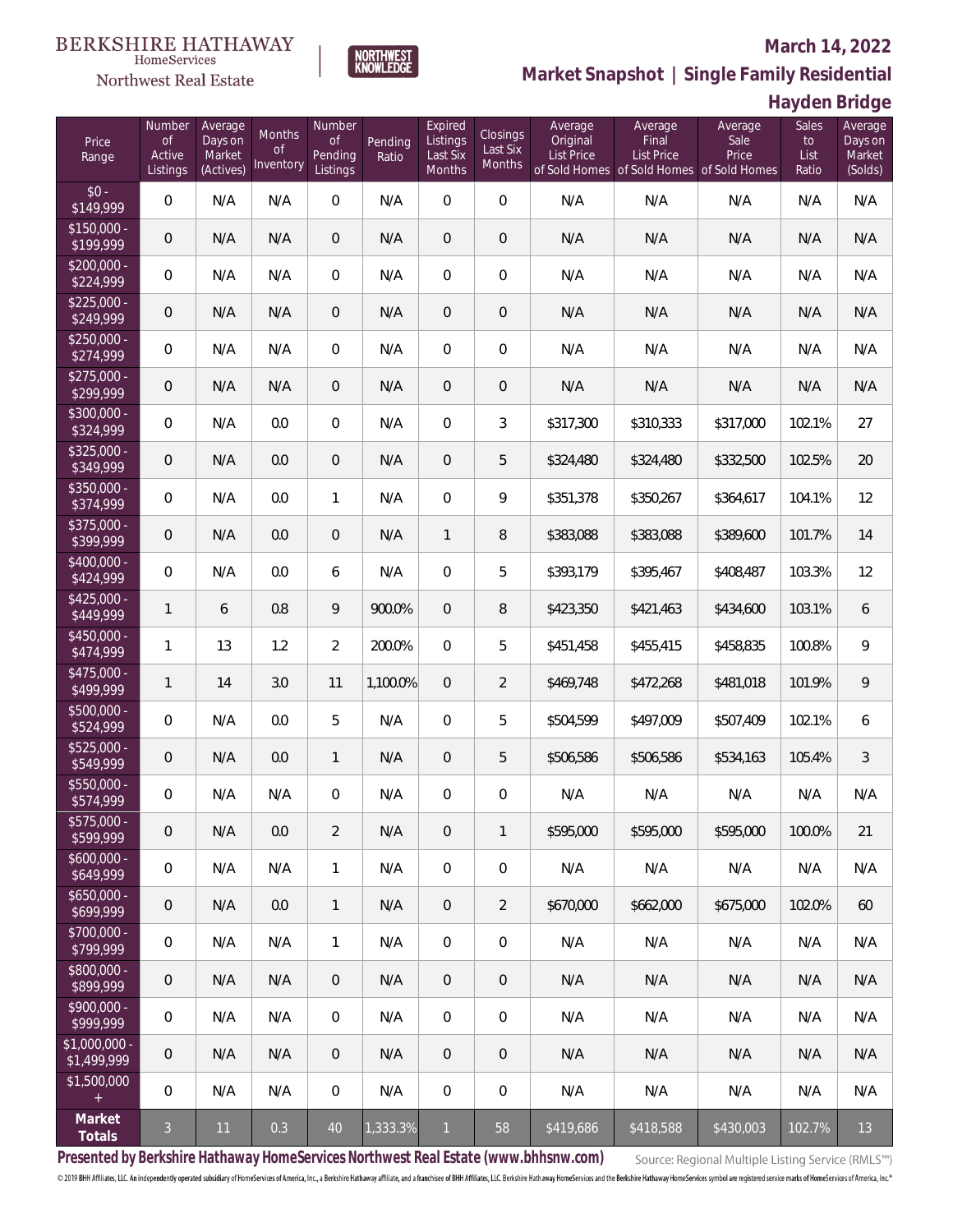### Northwest Real Estate

### **March 14, 2022**



## **Market Snapshot | Single Family Residential**

**Thurston**

| Price<br>Range               | Number<br><b>of</b><br>Active<br>Listings | Average<br>Days on<br>Market<br>(Actives) | <b>Months</b><br>0f<br>Inventory | Number<br>Οf<br>Pending<br>Listings | Pending<br>Ratio | Expired<br>Listings<br>Last Six<br>Months | Closings<br>Last Six<br>Months | Average<br>Original<br>List Price | Average<br>Final<br><b>List Price</b> | Average<br>Sale<br>Price<br>of Sold Homes of Sold Homes of Sold Homes | Sales<br>to<br>List<br>Ratio | Average<br>Days on<br>Market<br>(Solds) |
|------------------------------|-------------------------------------------|-------------------------------------------|----------------------------------|-------------------------------------|------------------|-------------------------------------------|--------------------------------|-----------------------------------|---------------------------------------|-----------------------------------------------------------------------|------------------------------|-----------------------------------------|
| $$0 -$<br>\$149,999          | $\overline{0}$                            | N/A                                       | 0.0                              | $\Omega$                            | N/A              | $\Omega$                                  | $\mathbf{1}$                   | \$150,000                         | \$99,900                              | \$94,900                                                              | 95.0%                        | 75                                      |
| $$150,000 -$<br>\$199,999    | $\mathbf{1}$                              | 81                                        | N/A                              | $\overline{0}$                      | 0.0%             | $\overline{0}$                            | $\overline{0}$                 | N/A                               | N/A                                   | N/A                                                                   | N/A                          | N/A                                     |
| $$200,000 -$<br>\$224,999    | $\overline{0}$                            | N/A                                       | 0.0                              | $\overline{0}$                      | N/A              | $\Omega$                                  | $\overline{2}$                 | \$197,000                         | \$197,000                             | \$212,500                                                             | 107.9%                       | 5                                       |
| $$225,000 -$<br>\$249,999    | $\mathbf{1}$                              | 13                                        | N/A                              | $\overline{0}$                      | 0.0%             | $\mathbf{1}$                              | $\mathbf 0$                    | N/A                               | N/A                                   | N/A                                                                   | N/A                          | N/A                                     |
| $$250,000 -$<br>\$274,999    | $\mathbf{1}$                              | 3                                         | 2.0                              | $\overline{2}$                      | 200.0%           | $\Omega$                                  | 3                              | \$278,267                         | \$268,267                             | \$266,833                                                             | 99.5%                        | 26                                      |
| $$275,000 -$<br>\$299,999    | $\sqrt{0}$                                | N/A                                       | 0.0                              | 3                                   | N/A              | $\overline{0}$                            | 12                             | \$286,317                         | \$285,483                             | \$287,433                                                             | 100.7%                       | 15                                      |
| $$300,000 -$<br>\$324,999    | $\mathbf{1}$                              | 150                                       | 0.8                              | $\mathbf{1}$                        | 100.0%           | $\Omega$                                  | 8                              | \$335,863                         | \$332,100                             | \$312,375                                                             | 94.1%                        | 12                                      |
| $$325,000 -$<br>\$349,999    | $\mathbf{1}$                              | 25                                        | 0.5                              | $\overline{4}$                      | 400.0%           | $\overline{0}$                            | 11                             | \$330,218                         | \$324,755                             | \$334,764                                                             | 103.1%                       | 20                                      |
| $$350,000 -$<br>\$374,999    | $\overline{2}$                            | 17                                        | 0.5                              | 6                                   | 300.0%           | $\Omega$                                  | 23                             | \$357,817                         | \$354,730                             | \$360,022                                                             | 101.5%                       | 15                                      |
| $$375,000 -$<br>\$399,999    | $\overline{2}$                            | 11                                        | 1.2                              | 3                                   | 150.0%           | $\overline{0}$                            | 10                             | \$378,690                         | \$378,700                             | \$384,711                                                             | 101.6%                       | 14                                      |
| \$400,000 -<br>\$424,999     | $\overline{0}$                            | N/A                                       | 0.0                              | $\overline{2}$                      | N/A              | $\mathbf{1}$                              | 19                             | \$414,626                         | \$410,728                             | \$412,201                                                             | 100.4%                       | 24                                      |
| $$425,000 -$<br>\$449,999    | $\overline{2}$                            | 3                                         | 0.7                              | $\overline{0}$                      | 0.0%             | 3                                         | 17                             | \$435,505                         | \$431,743                             | \$435,212                                                             | 100.8%                       | 32                                      |
| $$450,000 -$<br>\$474,999    | $\overline{2}$                            | 60                                        | 0.9                              | 3                                   | 150.0%           | $\mathbf{1}$                              | 13                             | \$449,748                         | \$458,152                             | \$460,352                                                             | 100.5%                       | 9                                       |
| $$475,000 -$<br>\$499,999    | 3                                         | 18                                        | 1.5                              | 8                                   | 266.7%           | $\overline{0}$                            | 12                             | \$486,815                         | \$479,108                             | \$482,100                                                             | 100.6%                       | 26                                      |
| $$500,000 -$<br>\$524,999    | $\overline{0}$                            | N/A                                       | 0.0                              | $\overline{4}$                      | N/A              | $\Omega$                                  | 6                              | \$493,821                         | \$498,821                             | \$504,821                                                             | 101.2%                       | 6                                       |
| $$525,000 -$<br>\$549,999    | $\overline{2}$                            | 19                                        | 0.9                              | 5                                   | 250.0%           | $\Omega$                                  | 13                             | \$512,218                         | \$528,356                             | \$531,972                                                             | 100.7%                       | 6                                       |
| \$550,000 -<br>\$574,999     | $\overline{0}$                            | N/A                                       | 0.0                              | $\mathcal{S}$                       | N/A              | $\overline{0}$                            | $\mathbf{1}$                   | \$569,900                         | \$549,000                             | \$559,000                                                             | 101.8%                       | 32                                      |
| \$575,000 -<br>\$599,999     | 0                                         | N/A                                       | 0.0                              | $\overline{2}$                      | N/A              | $\mathbf 0$                               | 6                              | \$574,650                         | \$567,150                             | \$579,833                                                             | 102.2%                       | 11                                      |
| $$600,000 -$<br>\$649,999    | $\mathbf 0$                               | N/A                                       | 0.0                              | $\mathbf{1}$                        | N/A              | $\mathbf 0$                               | $\overline{2}$                 | \$592,000                         | \$592,000                             | \$600,250                                                             | 101.4%                       | 10                                      |
| $$650,000 -$<br>\$699,999    | $\mathbf 0$                               | N/A                                       | 0.0                              | $\sqrt{0}$                          | N/A              | $\overline{0}$                            | 5                              | \$683,800                         | \$673,800                             | \$683,460                                                             | 101.4%                       | 5                                       |
| \$700,000 -<br>\$799,999     | $\mathbf{1}$                              | 90                                        | 1.2                              | $\mathbf{1}$                        | 100.0%           | $\overline{0}$                            | 5                              | \$756,740                         | \$756,740                             | \$760,960                                                             | 100.6%                       | 22                                      |
| \$800,000 -<br>\$899,999     | 0                                         | N/A                                       | 0.0                              | $\mathbf{1}$                        | N/A              | $\mathbf 0$                               | $\overline{2}$                 | \$859,500                         | \$859,500                             | \$847,500                                                             | 98.6%                        | 6                                       |
| \$900,000 -<br>\$999,999     | $\mathbf 0$                               | N/A                                       | 0.0                              | $\mathbf 0$                         | N/A              | $\mathbf{1}$                              | $\mathbf{1}$                   | \$950,000                         | \$950,000                             | \$950,000                                                             | 100.0%                       | 37                                      |
| \$1,000,000 -<br>\$1,499,999 | 0                                         | N/A                                       | N/A                              | $\sqrt{0}$                          | N/A              | $\overline{0}$                            | $\mathbf 0$                    | N/A                               | N/A                                   | N/A                                                                   | N/A                          | N/A                                     |
| \$1,500,000<br>$\pm$         | $\mathbf 0$                               | N/A                                       | N/A                              | $\mathbf 0$                         | N/A              | $\overline{0}$                            | 0                              | N/A                               | N/A                                   | N/A                                                                   | N/A                          | N/A                                     |
| Market<br>Totals             | 19                                        | 33                                        | 0.7                              | 49                                  | 257.9%           | $\overline{7}$                            | 172                            | \$434,976                         | \$433,531                             | \$436,796                                                             | 100.8%                       | 17                                      |

**Presented by Berkshire Hathaway HomeServices Northwest Real Estate (www.bhhsnw.com)**

Source: Regional Multiple Listing Service (RMLS™)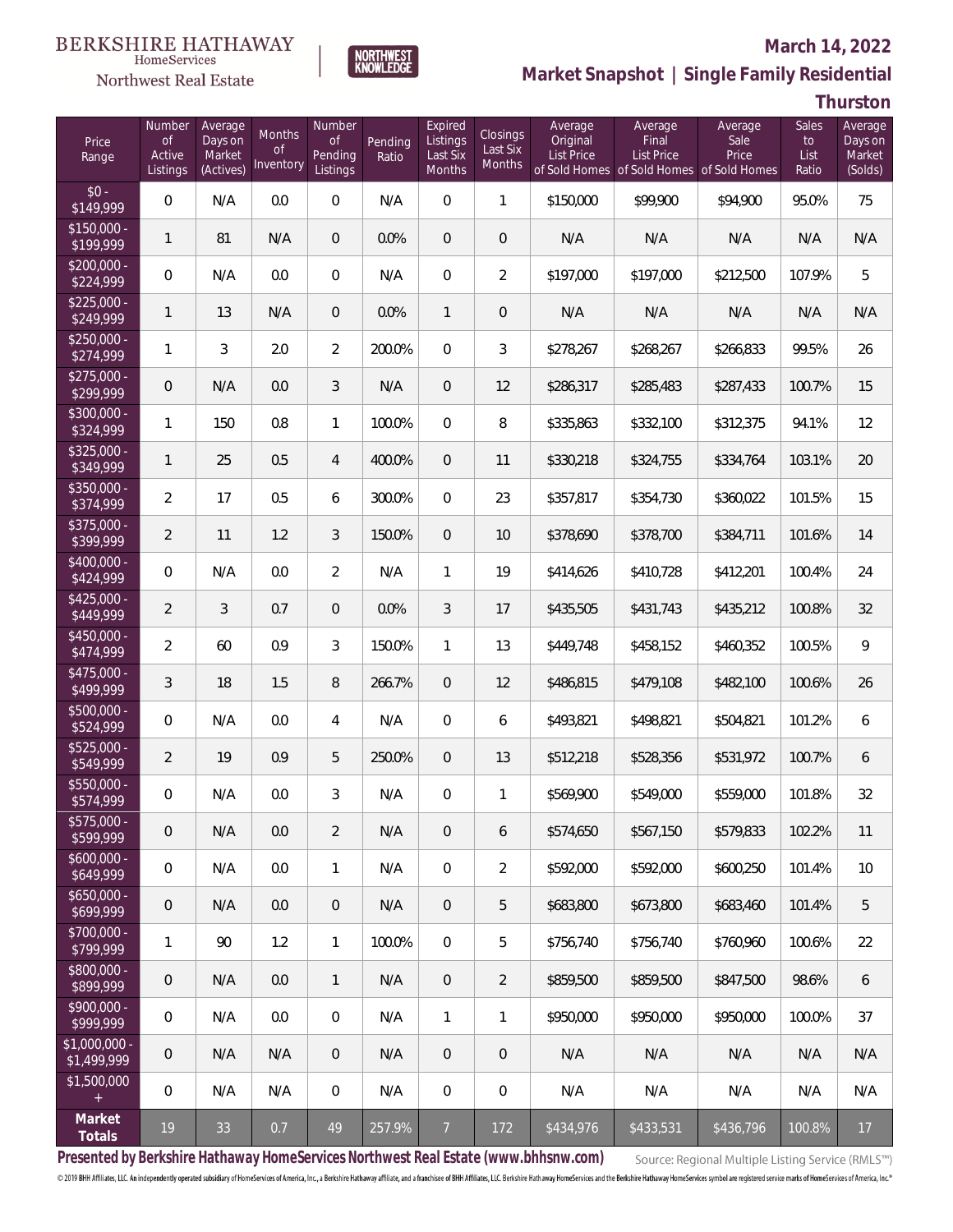### Northwest Real Estate

### **March 14, 2022**



| North Gilham |
|--------------|
|              |

| Price<br>Range                | Number<br><b>of</b><br>Active<br>Listings | Average<br>Days on<br>Market<br>(Actives) | <b>Months</b><br><b>of</b><br>Inventory | Number<br><b>of</b><br>Pending<br>Listings | Pending<br>Ratio | Expired<br>Listings<br>Last Six<br>Months | Closings<br>Last Six<br>Months | Average<br>Original<br><b>List Price</b> | Average<br>Final<br><b>List Price</b><br>of Sold Homes of Sold Homes | Average<br>Sale<br>Price<br>of Sold Homes | <b>Sales</b><br>to<br>List<br>Ratio | Average<br>Days on<br>Market<br>(Solds) |
|-------------------------------|-------------------------------------------|-------------------------------------------|-----------------------------------------|--------------------------------------------|------------------|-------------------------------------------|--------------------------------|------------------------------------------|----------------------------------------------------------------------|-------------------------------------------|-------------------------------------|-----------------------------------------|
| $$0 -$<br>\$149,999           | 0                                         | N/A                                       | 0.0                                     | $\Omega$                                   | N/A              | $\overline{0}$                            | $\mathbf{1}$                   | \$129,900                                | \$129,900                                                            | \$134,000                                 | 103.2%                              | 33                                      |
| $$150,000 -$<br>\$199,999     | 0                                         | N/A                                       | N/A                                     | $\overline{0}$                             | N/A              | $\overline{0}$                            | $\overline{0}$                 | N/A                                      | N/A                                                                  | N/A                                       | N/A                                 | N/A                                     |
| $$200,000 -$<br>\$224,999     | 0                                         | N/A                                       | N/A                                     | $\overline{0}$                             | N/A              | $\overline{0}$                            | $\overline{0}$                 | N/A                                      | N/A                                                                  | N/A                                       | N/A                                 | N/A                                     |
| $$225,000 -$<br>\$249,999     | 0                                         | N/A                                       | N/A                                     | $\overline{0}$                             | N/A              | $\overline{0}$                            | $\overline{0}$                 | N/A                                      | N/A                                                                  | N/A                                       | N/A                                 | N/A                                     |
| $$250,000 -$<br>\$274,999     | 0                                         | N/A                                       | N/A                                     | $\overline{0}$                             | N/A              | $\overline{0}$                            | $\overline{0}$                 | N/A                                      | N/A                                                                  | N/A                                       | N/A                                 | N/A                                     |
| $$275,000 -$<br>\$299,999     | 0                                         | N/A                                       | 0.0                                     | $\overline{0}$                             | N/A              | $\overline{0}$                            | $\mathbf{1}$                   | \$290,000                                | \$290,000                                                            | \$285,000                                 | 98.3%                               | $\mathbf{1}$                            |
| $$300,000 -$<br>\$324,999     | 0                                         | N/A                                       | N/A                                     | $\overline{0}$                             | N/A              | $\overline{0}$                            | 0                              | N/A                                      | N/A                                                                  | N/A                                       | N/A                                 | N/A                                     |
| $$325,000 -$<br>\$349,999     | 0                                         | N/A                                       | 0.0                                     | $\mathbf{1}$                               | N/A              | $\overline{0}$                            | 3                              | \$319,667                                | \$314,667                                                            | \$334,167                                 | 106.2%                              | 33                                      |
| $$350,000 -$<br>\$374,999     | $\overline{0}$                            | N/A                                       | 0.0                                     | $\overline{0}$                             | N/A              | $\overline{0}$                            | 4                              | \$342,500                                | \$342,500                                                            | \$357,375                                 | 104.3%                              | 6                                       |
| $$375,000 -$<br>\$399,999     | $\mathbf{1}$                              | 11                                        | 3.0                                     | $\overline{0}$                             | 0.0%             | $\overline{0}$                            | $\overline{2}$                 | \$389,950                                | \$384,956                                                            | \$385,000                                 | 100.0%                              | 18                                      |
| $$400,000 -$<br>\$424,999     | $\mathbf{1}$                              | $\overline{2}$                            | 0.9                                     | $\Omega$                                   | 0.0%             | $\Omega$                                  | $\overline{7}$                 | \$416,271                                | \$412,700                                                            | \$411,214                                 | 99.6%                               | 23                                      |
| $$425,000 -$<br>\$449,999     | $\overline{2}$                            | 29                                        | 2.4                                     | $\mathbf{1}$                               | 50.0%            | $\overline{0}$                            | 5                              | \$437,980                                | \$437,980                                                            | \$437,980                                 | 100.0%                              | 10                                      |
| $$450,000 -$<br>\$474,999     | $\mathbf{1}$                              | 6                                         | 0.8                                     | $\Omega$                                   | 0.0%             | $\overline{0}$                            | 8                              | \$452,975                                | \$446,725                                                            | \$458,613                                 | 102.7%                              | 5                                       |
| \$475,000 -<br>\$499,999      | $\mathbf{1}$                              | 27                                        | 1.5                                     | $\mathbf{1}$                               | 100.0%           | $\overline{0}$                            | $\overline{4}$                 | \$465,950                                | \$468,450                                                            | \$489,575                                 | 104.5%                              | 19                                      |
| $$500,000 -$<br>\$524,999     | 0                                         | N/A                                       | 0.0                                     | 1                                          | N/A              | $\overline{0}$                            | 6                              | \$514,400                                | \$511,900                                                            | \$512,838                                 | 100.2%                              | $\overline{7}$                          |
| \$525,000 -<br>\$549,999      | 0                                         | N/A                                       | 0.0                                     | 5                                          | N/A              | $\overline{0}$                            | 5                              | \$534,800                                | \$528,800                                                            | \$532,745                                 | 100.7%                              | $\overline{7}$                          |
| $$550,000 -$<br>\$574,999     | 0                                         | N/A                                       | 0.0                                     | 4                                          | N/A              | $\overline{0}$                            | 4                              | \$555,375                                | \$555,375                                                            | \$561,758                                 | 101.1%                              | 3                                       |
| $$575,000 -$<br>\$599,999     | 0                                         | N/A                                       | 0.0                                     | 2                                          | N/A              | $\overline{0}$                            | 8                              | \$590,500                                | \$586,000                                                            | \$587,119                                 | 100.2%                              | 17                                      |
| $$600,000 -$<br>\$649,999     | 1                                         | 3                                         | 0.7                                     | $\overline{2}$                             | 200.0%           | $\overline{0}$                            | 9                              | \$613,200                                | \$617,422                                                            | \$624,522                                 | 101.1%                              | $\overline{7}$                          |
| $$650,000 -$<br>\$699,999     | $\boldsymbol{0}$                          | N/A                                       | 0.0                                     | $\mathbf{1}$                               | N/A              | $\overline{0}$                            | 6                              | \$659,817                                | \$655,467                                                            | \$660,150                                 | 100.7%                              | 13                                      |
| $$700,000 -$<br>\$799,999     | $\overline{2}$                            | 58                                        | 0.9                                     | $\mathbf{1}$                               | 50.0%            | $\mathbf{1}$                              | 14                             | \$761,064                                | \$749,493                                                            | \$748,754                                 | 99.9%                               | 26                                      |
| $$800,000 -$<br>\$899,999     | $\boldsymbol{0}$                          | N/A                                       | 0.0                                     | $\mathbf{1}$                               | N/A              | $\mathbf{0}$                              | 8                              | \$853,750                                | \$828,750                                                            | \$843,438                                 | 101.8%                              | 28                                      |
| $$900,000 -$<br>\$999,999     | 1                                         | 21                                        | 0.7                                     | $\mathbf{1}$                               | 100.0%           | $\overline{0}$                            | 9                              | \$944,222                                | \$935,944                                                            | \$937,847                                 | 100.2%                              | 12                                      |
| $$1,000,000 -$<br>\$1,499,999 | 0                                         | N/A                                       | 0.0                                     | $\overline{0}$                             | N/A              | $\overline{0}$                            | 6                              | \$1,178,333                              | \$1,178,333                                                          | \$1,187,500                               | 100.8%                              | 11                                      |
| \$1,500,000<br>$\pm$          | 0                                         | N/A                                       | N/A                                     | $\mathbf 0$                                | N/A              | $\mathbb O$                               | $\mathbf 0$                    | N/A                                      | N/A                                                                  | N/A                                       | N/A                                 | N/A                                     |
| Market<br>Totals              | 10 <sup>°</sup>                           | 24                                        | 0.5                                     | $21\,$                                     | 210.0%           | $\mathbf{1}$                              | 110                            | \$630,515                                | \$625,101                                                            | \$630,715                                 | 100.9%                              | 15                                      |

NORTHWEST<br>KNOWLEDGE

**Presented by Berkshire Hathaway HomeServices Northwest Real Estate (www.bhhsnw.com)**

Source: Regional Multiple Listing Service (RMLS™)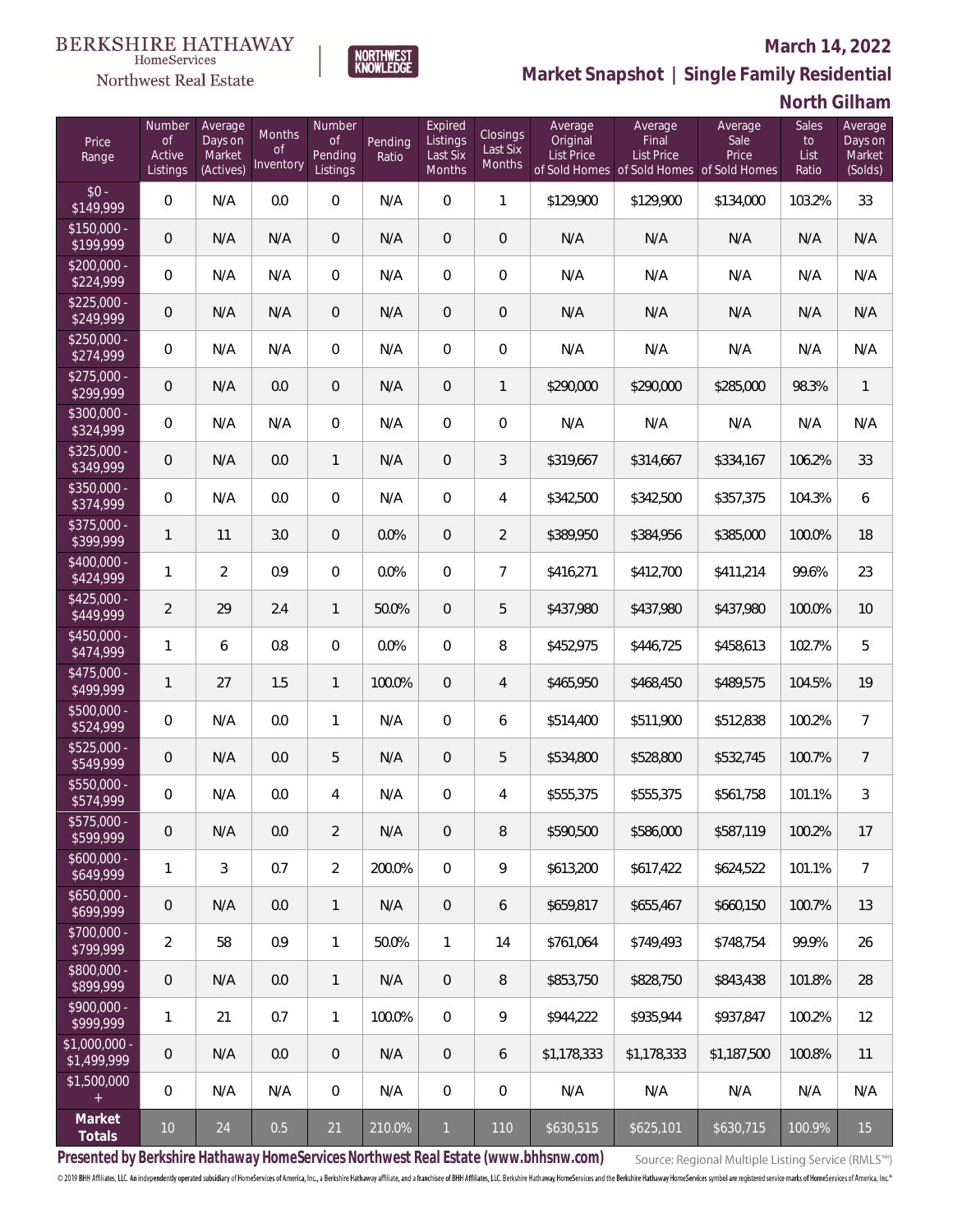### **March 14, 2022**



### Northwest Real Estate

**Market Snapshot | Single Family Residential**

## **Ferry Street Bridge**

| Price<br>Range                                  | Number<br><b>of</b><br>Active<br>Listings | Average<br>Days on<br>Market<br>(Actives) | Months<br><b>of</b><br>Inventory | Number<br><b>of</b><br>Pending<br>Listings | Pending<br>Ratio | Expired<br>Listings<br>Last Six<br>Months | Closings<br>Last Six<br>Months | Average<br>Original<br><b>List Price</b> | Average<br>Final<br><b>List Price</b><br>of Sold Homes of Sold Homes of Sold Homes | Average<br>Sale<br>Price | <b>Sales</b><br>to<br>List<br>Ratio | Average<br>Days on<br>Market<br>(Solds) |
|-------------------------------------------------|-------------------------------------------|-------------------------------------------|----------------------------------|--------------------------------------------|------------------|-------------------------------------------|--------------------------------|------------------------------------------|------------------------------------------------------------------------------------|--------------------------|-------------------------------------|-----------------------------------------|
| $$0 -$<br>\$149,999                             | $\mathbf 0$                               | N/A                                       | N/A                              | $\mathbf 0$                                | N/A              | $\mathbf 0$                               | $\overline{0}$                 | N/A                                      | N/A                                                                                | N/A                      | N/A                                 | N/A                                     |
| $$150,000 -$<br>\$199,999                       | $\mathbf 0$                               | N/A                                       | N/A                              | $\overline{0}$                             | N/A              | $\overline{0}$                            | $\mathbf 0$                    | N/A                                      | N/A                                                                                | N/A                      | N/A                                 | N/A                                     |
| $$200,000 -$<br>\$224,999                       | $\mathbf 0$                               | N/A                                       | N/A                              | $\overline{0}$                             | N/A              | $\overline{0}$                            | $\mathsf{O}\xspace$            | N/A                                      | N/A                                                                                | N/A                      | N/A                                 | N/A                                     |
| $$225,000 -$<br>\$249,999                       | $\,0\,$                                   | N/A                                       | 0.0                              | $\mathbf 0$                                | N/A              | $\boldsymbol{0}$                          | $\mathbf{1}$                   | \$189,000                                | \$189,000                                                                          | \$230,000                | 121.7%                              | $\mathbf{1}$                            |
| $$250,000 -$<br>\$274,999                       | $\mathbf 0$                               | N/A                                       | 0.0                              | $\overline{0}$                             | N/A              | $\mathbf 0$                               | 1                              | \$270,000                                | \$270,000                                                                          | \$270,000                | 100.0%                              | 5                                       |
| $$275,000 -$<br>\$299,999                       | $\mathbf 0$                               | N/A                                       | N/A                              | $\overline{0}$                             | N/A              | $\overline{0}$                            | $\boldsymbol{0}$               | N/A                                      | N/A                                                                                | N/A                      | N/A                                 | N/A                                     |
| \$300,000 -<br>\$324,999                        | $\mathbf 0$                               | N/A                                       | 0.0                              | $\overline{2}$                             | N/A              | $\mathbf{1}$                              | $\mathbf{1}$                   | \$299,000                                | \$299,000                                                                          | \$307,000                | 102.7%                              | $\overline{4}$                          |
| $$325,000 -$<br>\$349,999                       | $\mathbf 0$                               | N/A                                       | 0.0                              | $\overline{0}$                             | N/A              | $\overline{0}$                            | 1                              | \$310,000                                | \$310,000                                                                          | \$330,000                | 106.5%                              | $\overline{2}$                          |
| \$350,000 -<br>\$374,999                        | $\mathbf 0$                               | N/A                                       | 0.0                              | $\overline{2}$                             | N/A              | $\mathbf 0$                               | $\overline{7}$                 | \$366,543                                | \$362,971                                                                          | \$363,929                | 100.3%                              | 16                                      |
| \$375,000 -<br>\$399,999                        | $\mathfrak{Z}$                            | 20                                        | 1.6                              | $\overline{0}$                             | 0.0%             | $\mathbf{1}$                              | 11                             | \$385,527                                | \$382,891                                                                          | \$386,355                | 100.9%                              | 21                                      |
| \$400,000 -<br>\$424,999                        | $\mathbf 0$                               | N/A                                       | 0.0                              | $\overline{2}$                             | N/A              | $\mathbf 0$                               | 13                             | \$411,715                                | \$405,946                                                                          | \$415,269                | 102.3%                              | 24                                      |
| $$425,000 -$<br>\$449,999                       | $\boldsymbol{0}$                          | N/A                                       | 0.0                              | $\mathbf{1}$                               | N/A              | $\mathbf{1}$                              | 8                              | \$429,219                                | \$423,550                                                                          | \$435,425                | 102.8%                              | 24                                      |
| $$450,000 -$<br>\$474,999                       | $\boldsymbol{0}$                          | N/A                                       | 0.0                              | $\mathbf{1}$                               | N/A              | $\overline{0}$                            | 11                             | \$448,636                                | \$448,636                                                                          | \$458,455                | 102.2%                              | 13                                      |
| $$475,000 -$<br>\$499,999                       | 4                                         | 65                                        | 3.0                              | 3                                          | 75.0%            | $\mathbf{1}$                              | 8                              | \$482,238                                | \$475,863                                                                          | \$481,688                | 101.2%                              | 55                                      |
| $$500.000 -$<br>\$524,999                       | 0                                         | N/A                                       | 0.0                              | $\overline{2}$                             | N/A              | $\overline{0}$                            | 6                              | \$508,500                                | \$496,500                                                                          | \$509,788                | 102.7%                              | 24                                      |
| $$525,000 -$<br>\$549,999                       | $\mathbf 0$                               | N/A                                       | 0.0                              | $\mathbf{1}$                               | N/A              | $\overline{0}$                            | 11                             | \$519,182                                | \$518,727                                                                          | \$533,709                | 102.9%                              | $\, 8$                                  |
| $$550.000 -$<br>\$574,999                       | $\boldsymbol{0}$                          | N/A                                       | 0.0                              | $\overline{0}$                             | N/A              | $\overline{0}$                            | 8                              | \$554,688                                | \$550,300                                                                          | \$558,798                | 101.5%                              | 18                                      |
| \$575,000 -<br>\$599,999                        | $\mathbf{1}$                              | 3                                         | 2.0                              | $\mathbf{1}$                               | 100.0%           | $\overline{2}$                            | 3                              | \$589,300                                | \$581,000                                                                          | \$580,833                | 100.0%                              | 24                                      |
| $$600,000 -$<br>\$649,999                       | $\boldsymbol{0}$                          | N/A                                       | 0.0                              | $\overline{4}$                             | N/A              | $\mathbf{1}$                              | 3                              | \$612,667                                | \$612,667                                                                          | \$616,333                | 100.6%                              | $\overline{2}$                          |
| $$650,000 -$<br>\$699,999                       | $\overline{2}$                            | 81                                        | 2.0                              | $\overline{2}$                             | 100.0%           | $\overline{0}$                            | 6                              | \$686,483                                | \$667,483                                                                          | \$671,650                | 100.6%                              | 32                                      |
| \$700,000 -<br>\$799,999                        | $\overline{2}$                            | 123                                       | 0.8                              | $\mathbf{1}$                               | 50.0%            | $\overline{0}$                            | 16                             | \$735,713                                | \$728,206                                                                          | \$737,625                | 101.3%                              | 10                                      |
| \$800,000 -<br>\$899,999                        | 0                                         | N/A                                       | 0.0                              | $\mathbf{1}$                               | N/A              | $\overline{0}$                            | 5                              | \$865,800                                | \$854,800                                                                          | \$840,000                | 98.3%                               | 17                                      |
| \$900,000 -<br>\$999,999                        | 0                                         | N/A                                       | 0.0                              | $\mathbf{1}$                               | N/A              | 0                                         | 4                              | \$929,750                                | \$907,500                                                                          | \$920,000                | 101.4%                              | 57                                      |
| \$1,000,000 -<br>\$1,499,999                    | $\overline{2}$                            | 40                                        | 1.2                              | 3                                          | 150.0%           | $\overline{0}$                            | 10                             | \$1,201,400                              | \$1,193,900                                                                        | \$1,201,600              | 100.6%                              | 19                                      |
| \$1,500,000<br>$\begin{array}{c} + \end{array}$ | $\boldsymbol{0}$                          | N/A                                       | 0.0                              | $\overline{0}$                             | N/A              | 0                                         | $\overline{2}$                 | \$1,650,000                              | \$1,650,000                                                                        | \$1,562,500              | 94.7%                               | 8                                       |
| Market<br>Totals                                | 14                                        | 58                                        | 0.6                              | 27                                         | 192.9%           | $\overline{7}$                            | 136                            | \$599,347                                | \$593,351                                                                          | \$599,685                | 101.1%                              | 20                                      |

**Presented by Berkshire Hathaway HomeServices Northwest Real Estate (www.bhhsnw.com)**

Source: Regional Multiple Listing Service (RMLS™)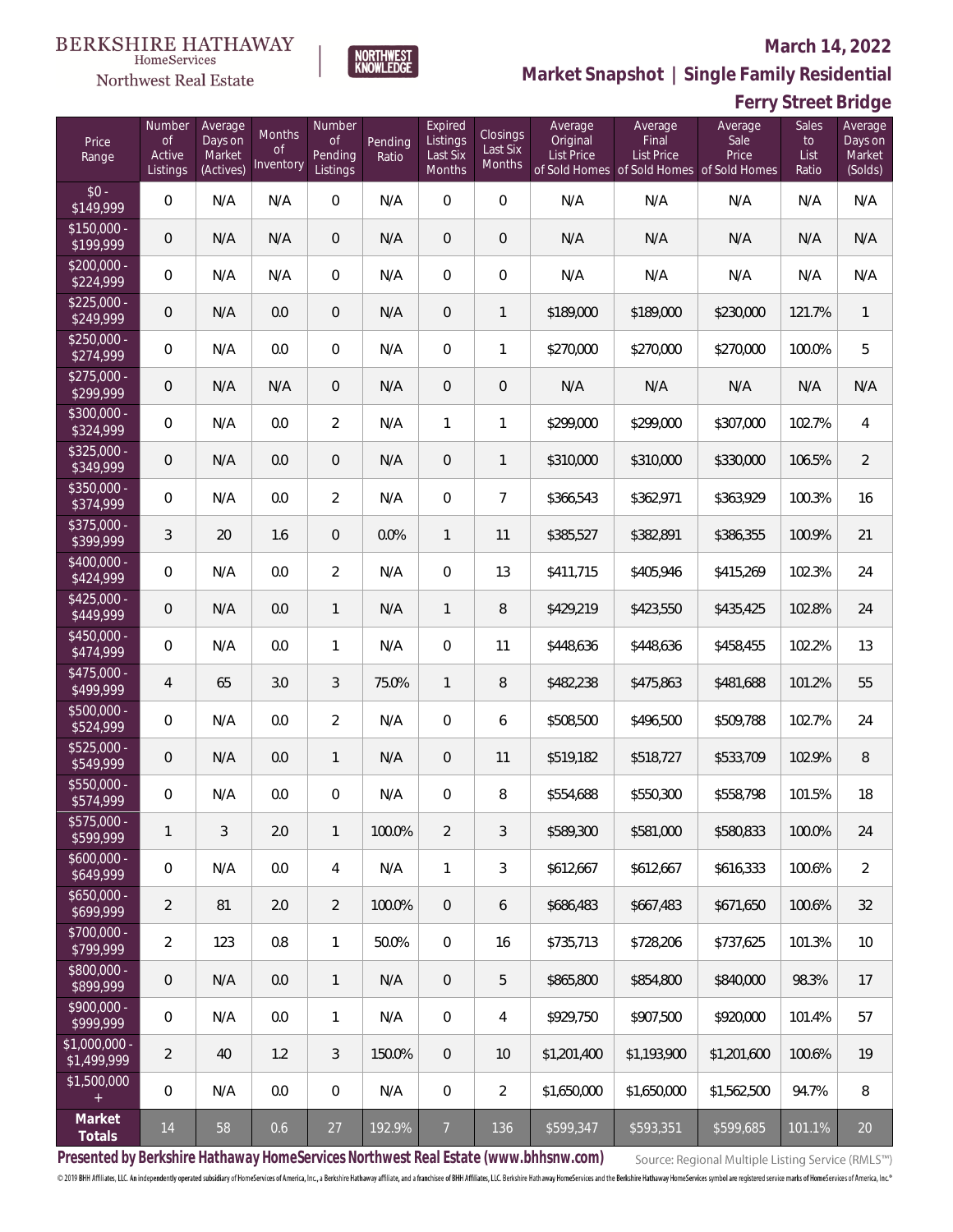

### **March 14, 2022**

**Market Snapshot | Single Family Residential**

## **East Eugene**

| Price<br>Range                | Number<br><b>of</b><br>Active<br>Listings | Average<br>Days on<br>Market<br>(Actives) | Months<br><b>of</b><br>Inventory | Number<br><b>of</b><br>Pending<br>Listings | Pending<br>Ratio | Expired<br>Listings<br>Last Six<br>Months | Closings<br>Last Six<br>Months | Average<br>Original<br>List Price | Average<br>Final<br>List Price<br>of Sold Homes of Sold Homes of Sold Homes | Average<br>Sale<br>Price | Sales<br>to<br>List<br>Ratio | Average<br>Days on<br>Market<br>(Solds) |
|-------------------------------|-------------------------------------------|-------------------------------------------|----------------------------------|--------------------------------------------|------------------|-------------------------------------------|--------------------------------|-----------------------------------|-----------------------------------------------------------------------------|--------------------------|------------------------------|-----------------------------------------|
| $$0 -$<br>\$149,999           | $\overline{0}$                            | N/A                                       | N/A                              | $\overline{0}$                             | N/A              | $\overline{0}$                            | $\overline{0}$                 | N/A                               | N/A                                                                         | N/A                      | N/A                          | N/A                                     |
| $$150,000 -$<br>\$199,999     | $\mathbf 0$                               | N/A                                       | 0.0                              | $\overline{0}$                             | N/A              | $\overline{0}$                            | $\mathbf{1}$                   | \$239,000                         | \$199,900                                                                   | \$187,000                | 93.5%                        | 79                                      |
| $$200,000 -$<br>\$224,999     | $\overline{0}$                            | N/A                                       | N/A                              | $\mathbf{1}$                               | N/A              | $\overline{0}$                            | $\overline{0}$                 | N/A                               | N/A                                                                         | N/A                      | N/A                          | N/A                                     |
| $$225,000 -$<br>\$249,999     | $\mathbf 0$                               | N/A                                       | N/A                              | $\overline{0}$                             | N/A              | 0                                         | $\mathbf 0$                    | N/A                               | N/A                                                                         | N/A                      | N/A                          | N/A                                     |
| $$250,000 -$<br>\$274,999     | $\overline{0}$                            | N/A                                       | 0.0                              | 1                                          | N/A              | $\overline{0}$                            | $\overline{2}$                 | \$249,450                         | \$249,450                                                                   | \$270,000                | 108.2%                       | 5                                       |
| $$275,000 -$<br>\$299,999     | $\overline{0}$                            | N/A                                       | 0.0                              | 3                                          | N/A              | 0                                         | $\overline{2}$                 | \$289,500                         | \$277,500                                                                   | \$280,500                | 101.1%                       | 16                                      |
| $$300,000 -$<br>\$324,999     | 1                                         | $\overline{4}$                            | N/A                              | $\Omega$                                   | 0.0%             | 1                                         | $\overline{0}$                 | N/A                               | N/A                                                                         | N/A                      | N/A                          | N/A                                     |
| $$325,000 -$<br>\$349,999     | $\overline{0}$                            | N/A                                       | 0.0                              | $\overline{2}$                             | N/A              | $\overline{0}$                            | 8                              | \$334,113                         | \$334,113                                                                   | \$336,500                | 100.7%                       | 17                                      |
| $$350,000 -$<br>\$374,999     | 1                                         | 90                                        | 0.9                              | $\mathbf{1}$                               | 100.0%           | $\overline{0}$                            | $\overline{7}$                 | \$383,482                         | \$362,211                                                                   | \$361,224                | 99.7%                        | 36                                      |
| $$375,000 -$<br>\$399,999     | $\mathbf 0$                               | N/A                                       | 0.0                              | $\overline{4}$                             | N/A              | $\overline{0}$                            | 16                             | \$387,992                         | \$386,742                                                                   | \$386,213                | 99.9%                        | 17                                      |
| $$400,000 -$<br>\$424,999     | $\mathbf 0$                               | N/A                                       | 0.0                              | 1                                          | N/A              | $\overline{0}$                            | 10                             | \$429,206                         | \$425,706                                                                   | \$413,544                | 97.1%                        | 24                                      |
| $$425,000 -$<br>\$449,999     | $\mathbf{1}$                              | 10                                        | 0.5                              | $\overline{2}$                             | 200.0%           | $\overline{0}$                            | 12                             | \$418,706                         | \$417,873                                                                   | \$435,708                | 104.3%                       | 13                                      |
| $$450,000 -$<br>\$474,999     | $\overline{0}$                            | N/A                                       | 0.0                              | $\overline{4}$                             | N/A              | 1                                         | 12                             | \$462,048                         | \$459,131                                                                   | \$459,731                | 100.1%                       | 9                                       |
| $$475,000 -$<br>\$499,999     | $\overline{2}$                            | 15                                        | 0.9                              | 8                                          | 400.0%           | $\overline{2}$                            | 13                             | \$471,357                         | \$471,349                                                                   | \$481,768                | 102.2%                       | 16                                      |
| $$500,000 -$<br>\$524,999     | $\overline{0}$                            | N/A                                       | 0.0                              | $\overline{2}$                             | N/A              | $\Omega$                                  | 11                             | \$498,174                         | \$498,174                                                                   | \$510,207                | 102.4%                       | 11                                      |
| $$525,000 -$<br>\$549,999     | $\overline{0}$                            | N/A                                       | 0.0                              | 3                                          | N/A              | $\overline{0}$                            | 5                              | \$548,780                         | \$530,780                                                                   | \$536,980                | 101.2%                       | 37                                      |
| $$550,000 -$<br>\$574,999     | $\mathbf{1}$                              | 3                                         | 0.5                              | $\Omega$                                   | 0.0%             | $\overline{0}$                            | 11                             | \$538,088                         | \$533,560                                                                   | \$561,016                | 105.1%                       | 70                                      |
| \$575,000 -<br>\$599,999      | 0                                         | N/A                                       | $0.0\,$                          | $\overline{2}$                             | N/A              | $\overline{2}$                            | 6                              | \$579,066                         | \$569,066                                                                   | \$588,500                | 103.4%                       | 16                                      |
| $$600,000 -$<br>\$649,999     | $\overline{2}$                            | 93                                        | 1.2                              | $\overline{2}$                             | 100.0%           | $\overline{0}$                            | 10                             | \$682,042                         | \$650,590                                                                   | \$629,400                | 96.7%                        | 46                                      |
| $$650,000 -$<br>\$699,999     | $\mathbf{1}$                              | $\overline{4}$                            | 0.9                              | $\overline{0}$                             | 0.0%             | $\mathbf 0$                               | $\overline{7}$                 | \$657,929                         | \$652,214                                                                   | \$667,314                | 102.3%                       | $7\phantom{.0}$                         |
| \$700,000 -<br>\$799,999      | $\overline{2}$                            | 21                                        | 2.0                              | 5                                          | 250.0%           | 1                                         | 6                              | \$768,317                         | \$758,917                                                                   | \$756,500                | 99.7%                        | 15                                      |
| \$800,000 -<br>\$899,999      | 0                                         | N/A                                       | 0.0                              | 3                                          | N/A              | $\overline{0}$                            | 6                              | \$854,817                         | \$835,483                                                                   | \$847,258                | 101.4%                       | 39                                      |
| \$900,000 -<br>\$999,999      | 0                                         | N/A                                       | 0.0                              | $\overline{2}$                             | N/A              | $\mathbf{1}$                              | 3                              | \$983,333                         | \$956,667                                                                   | \$942,500                | 98.5%                        | 23                                      |
| $$1,000,000$ -<br>\$1,499,999 | 2                                         | 48                                        | 1.5                              | $\mathbf{1}$                               | 50.0%            | $\overline{0}$                            | 8                              | \$1,179,625                       | \$1,168,500                                                                 | \$1,153,250              | 98.7%                        | 29                                      |
| \$1,500,000<br>$+$            | 3                                         | 151                                       | 9.0                              | $\overline{0}$                             | 0.0%             | $\overline{0}$                            | $\overline{2}$                 | \$2,372,500                       | \$2,372,500                                                                 | \$2,228,500              | 93.9%                        | 28                                      |
| Market<br>Totals              | $16$                                      | 57                                        | 0.6                              | $47\,$                                     | 293.8%           | 8                                         | 158                            | \$568,258                         | \$560,613                                                                   | \$562,843                | 100.4%                       | 24                                      |

**NORTHWEST**<br>KNOWLEDGE

**Presented by Berkshire Hathaway HomeServices Northwest Real Estate (www.bhhsnw.com)**

Source: Regional Multiple Listing Service (RMLS™)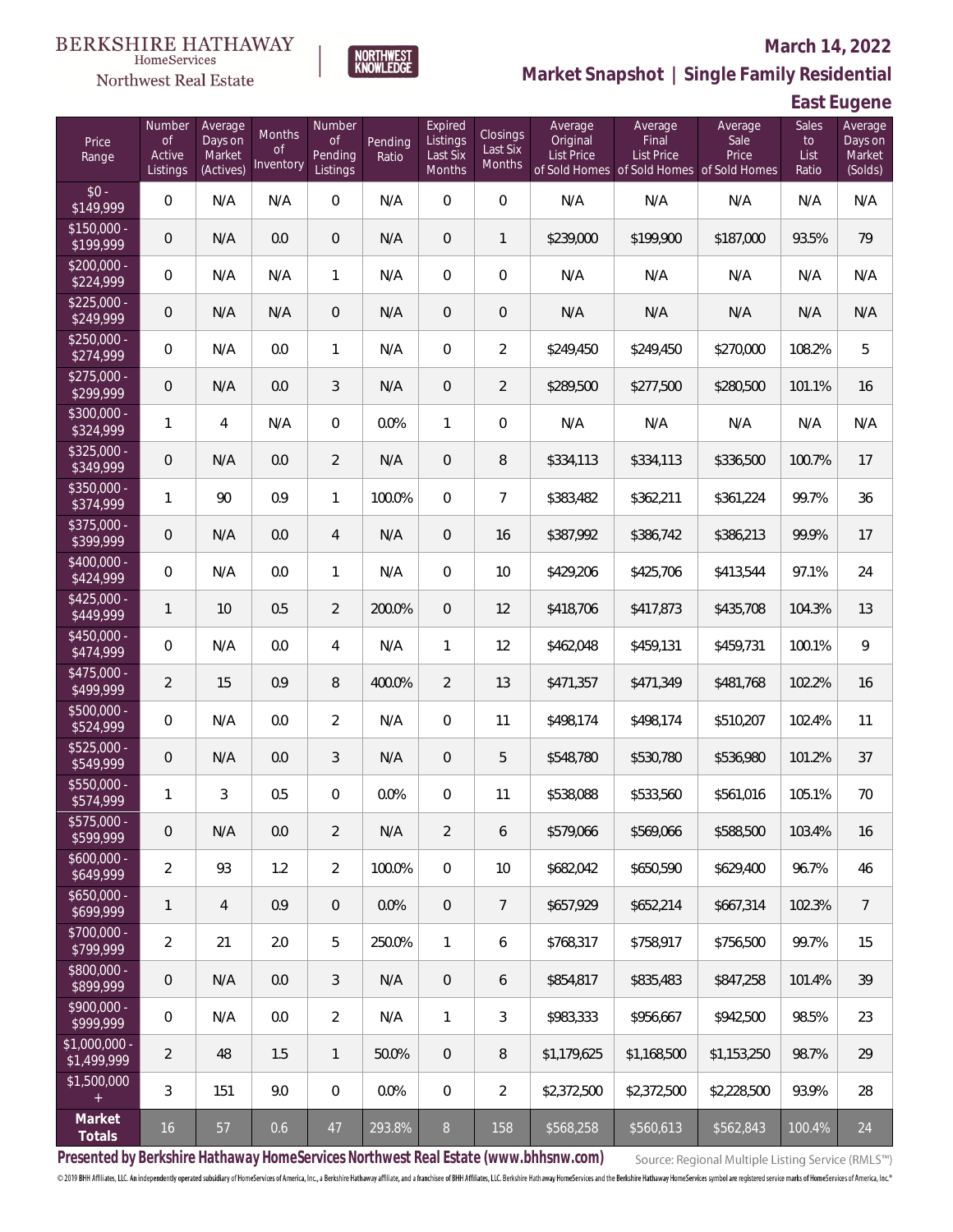### **March 14, 2022**



**Market Snapshot | Single Family Residential**

### HomeServices Northwest Real Estate

|                                       |                                    |                                           |                                  |                                            |                  |                                           |                                |                                          |                                                                                    |                          | Southwest Eugene             |                                         |
|---------------------------------------|------------------------------------|-------------------------------------------|----------------------------------|--------------------------------------------|------------------|-------------------------------------------|--------------------------------|------------------------------------------|------------------------------------------------------------------------------------|--------------------------|------------------------------|-----------------------------------------|
| Price<br>Range                        | Number<br>0f<br>Active<br>Listings | Average<br>Days on<br>Market<br>(Actives) | Months<br><b>of</b><br>Inventory | Number<br><b>of</b><br>Pending<br>Listings | Pending<br>Ratio | Expired<br>Listings<br>Last Six<br>Months | Closings<br>Last Six<br>Months | Average<br>Original<br><b>List Price</b> | Average<br>Final<br><b>List Price</b><br>of Sold Homes of Sold Homes of Sold Homes | Average<br>Sale<br>Price | Sales<br>to<br>List<br>Ratio | Average<br>Days on<br>Market<br>(Solds) |
| $$0 -$<br>\$149,999                   | $\boldsymbol{0}$                   | N/A                                       | N/A                              | 0                                          | N/A              | $\overline{0}$                            | $\mathbf 0$                    | N/A                                      | N/A                                                                                | N/A                      | N/A                          | N/A                                     |
| $$150,000 -$<br>\$199,999             | $\mathbf 0$                        | N/A                                       | N/A                              | $\mathbf 0$                                | N/A              | $\overline{0}$                            | $\boldsymbol{0}$               | N/A                                      | N/A                                                                                | N/A                      | N/A                          | N/A                                     |
| $$200,000 -$<br>\$224,999             | $\mathbf 0$                        | N/A                                       | N/A                              | $\mathbf 0$                                | N/A              | $\overline{0}$                            | $\boldsymbol{0}$               | N/A                                      | N/A                                                                                | N/A                      | N/A                          | N/A                                     |
| $$225,000 -$<br>\$249,999             | $\overline{0}$                     | N/A                                       | N/A                              | $\mathbf{1}$                               | N/A              | $\mathbf{1}$                              | $\mathbf 0$                    | N/A                                      | N/A                                                                                | N/A                      | N/A                          | N/A                                     |
| $$250,000 -$<br>$\overline{$274,999}$ | $\overline{2}$                     | 46                                        | 4.0                              | $\overline{0}$                             | 0.0%             | $\overline{0}$                            | 3                              | \$271,833                                | \$265,167                                                                          | \$263,000                | 99.2%                        | 21                                      |
| $$275,000 -$<br>\$299,999             | $\mathbf 0$                        | N/A                                       | 0.0                              | $\overline{2}$                             | N/A              | $\overline{0}$                            | 1                              | \$275,000                                | \$275,000                                                                          | \$275,000                | 100.0%                       | $\,0\,$                                 |
| $$300,000 -$<br>\$324,999             | 0                                  | N/A                                       | 0.0                              | $\overline{2}$                             | N/A              | $\overline{0}$                            | 8                              | \$303,100                                | \$299,863                                                                          | \$312,250                | 104.1%                       | 15                                      |
| $$325,000 -$<br>\$349,999             | $\mathbf 0$                        | N/A                                       | 0.0                              | $\overline{2}$                             | N/A              | $\mathbf{1}$                              | 1                              | \$325,000                                | \$325,000                                                                          | \$325,000                | 100.0%                       | $\overline{4}$                          |
| $$350,000 -$<br>\$374,999             | 0                                  | N/A                                       | 0.0                              | 3                                          | N/A              | $\overline{0}$                            | 7                              | \$351,986                                | \$347,700                                                                          | \$356,929                | 102.7%                       | 34                                      |
| $$375,000 -$<br>\$399,999             | $\mathbf 0$                        | N/A                                       | 0.0                              | 3                                          | N/A              | 1                                         | 7                              | \$374,857                                | \$374,857                                                                          | \$390,128                | 104.1%                       | $\mathsf q$                             |
| $$400,000 -$<br>\$424,999             | $\mathbf 0$                        | N/A                                       | 0.0                              | 1                                          | N/A              | $\overline{0}$                            | 10                             | \$393,688                                | \$390,698                                                                          | \$411,350                | 105.3%                       | 15                                      |
| $$425,000 -$<br>\$449,999             | $\mathbf{1}$                       | 140                                       | 0.3                              | $\mathbf{1}$                               | 100.0%           | $\overline{0}$                            | 18                             | \$439,322                                | \$428,217                                                                          | \$435,667                | 101.7%                       | 19                                      |
| $$450,000 -$<br>\$474,999             | $\mathbf{1}$                       | 32                                        | 0.4                              | 3                                          | 300.0%           | $\overline{2}$                            | 14                             | \$445,429                                | \$441,857                                                                          | \$455,491                | 103.1%                       | 14                                      |
| $$475,000 -$<br>\$499,999             | $\mathbf{1}$                       | 5                                         | 0.3                              | 3                                          | 300.0%           | $\overline{0}$                            | 22                             | \$477,664                                | \$472,755                                                                          | \$484,441                | 102.5%                       | 22                                      |
| $$500,000 -$<br>\$524,999             | 0                                  | N/A                                       | 0.0                              | 0                                          | N/A              | 1                                         | 12                             | \$483,458                                | \$478,875                                                                          | \$509,333                | 106.4%                       | 8                                       |
| $$525,000 -$<br>\$549,999             | $\mathbf 0$                        | N/A                                       | 0.0                              | 0                                          | N/A              | $\overline{2}$                            | 8                              | \$495,875                                | \$495,875                                                                          | \$530,500                | 107.0%                       | 12                                      |
| \$550,000 -<br>\$574,999              | $\mathbf 0$                        | N/A                                       | 0.0                              | 2                                          | N/A              | 0                                         | 9                              | \$547,106                                | \$544,883                                                                          | \$556,667                | 102.2%                       | 10                                      |
| \$575,000 -<br>\$599,999              | $\theta$                           | N/A                                       | 0.0                              | $\overline{2}$                             | N/A              | $\mathbf{0}$                              | 8                              | \$616,812                                | \$604,162                                                                          | \$589,124                | 97.5%                        | 26                                      |
| $$600,000 -$<br>\$649,999             | $\mathbf{1}$                       | 14                                        | 0.5                              | $\overline{2}$                             | 200.0%           | $\mathbf{0}$                              | 13                             | \$615,215                                | \$602,908                                                                          | \$620,731                | 103.0%                       | 15                                      |
| $$650,000 -$<br>\$699,999             | $\overline{4}$                     | 5                                         | 2.7                              | 4                                          | 100.0%           | $\mathbf{0}$                              | 9                              | \$667,589                                | \$659,744                                                                          | \$676,756                | 102.6%                       | 13                                      |
| \$700,000 -<br>\$799,999              | $\overline{2}$                     | 15                                        | 0.8                              | 4                                          | 200.0%           | 3                                         | 15                             | \$740,833                                | \$736.433                                                                          | \$743,834                | 101.0%                       | 27                                      |
| \$800,000 -<br>\$899,999              | $\mathbf 0$                        | N/A                                       | 0.0                              | 5                                          | N/A              | $\overline{0}$                            | 9                              | \$849,200                                | \$837,533                                                                          | \$845,444                | 100.9%                       | 30                                      |
| $$900,000 -$<br>\$999,999             | $\mathbf 0$                        | N/A                                       | 0.0                              | 1                                          | N/A              | $\overline{0}$                            | 7                              | \$991,271                                | \$933,414                                                                          | \$947,700                | 101.5%                       | 23                                      |
| $$1,000,000 -$<br>\$1,499,999         | $\mathbf{1}$                       | $\mathbf{1}$                              | 0.5                              | $\mathbf 0$                                | 0.0%             | $\overline{0}$                            | 12                             | \$1,232,000                              | \$1,184,000                                                                        | \$1,166,583              | 98.5%                        | 46                                      |
| \$1,500,000<br>$+$                    | $\mathbf 0$                        | N/A                                       | 0.0                              | 0                                          | N/A              | $\overline{0}$                            | 6                              | \$2,065,667                              | \$1,988,000                                                                        | \$1,932,250              | 97.2%                        | 80                                      |
| Market<br>Totals                      | 13                                 | 26                                        | 0.4                              | 41                                         | 315.4%           | 11                                        | 199                            | \$623,230                                | \$610,725                                                                          | \$619,792                | 101.5%                       | 22                                      |

**Presented by Berkshire Hathaway HomeServices Northwest Real Estate (www.bhhsnw.com)**

Source: Regional Multiple Listing Service (RMLS™)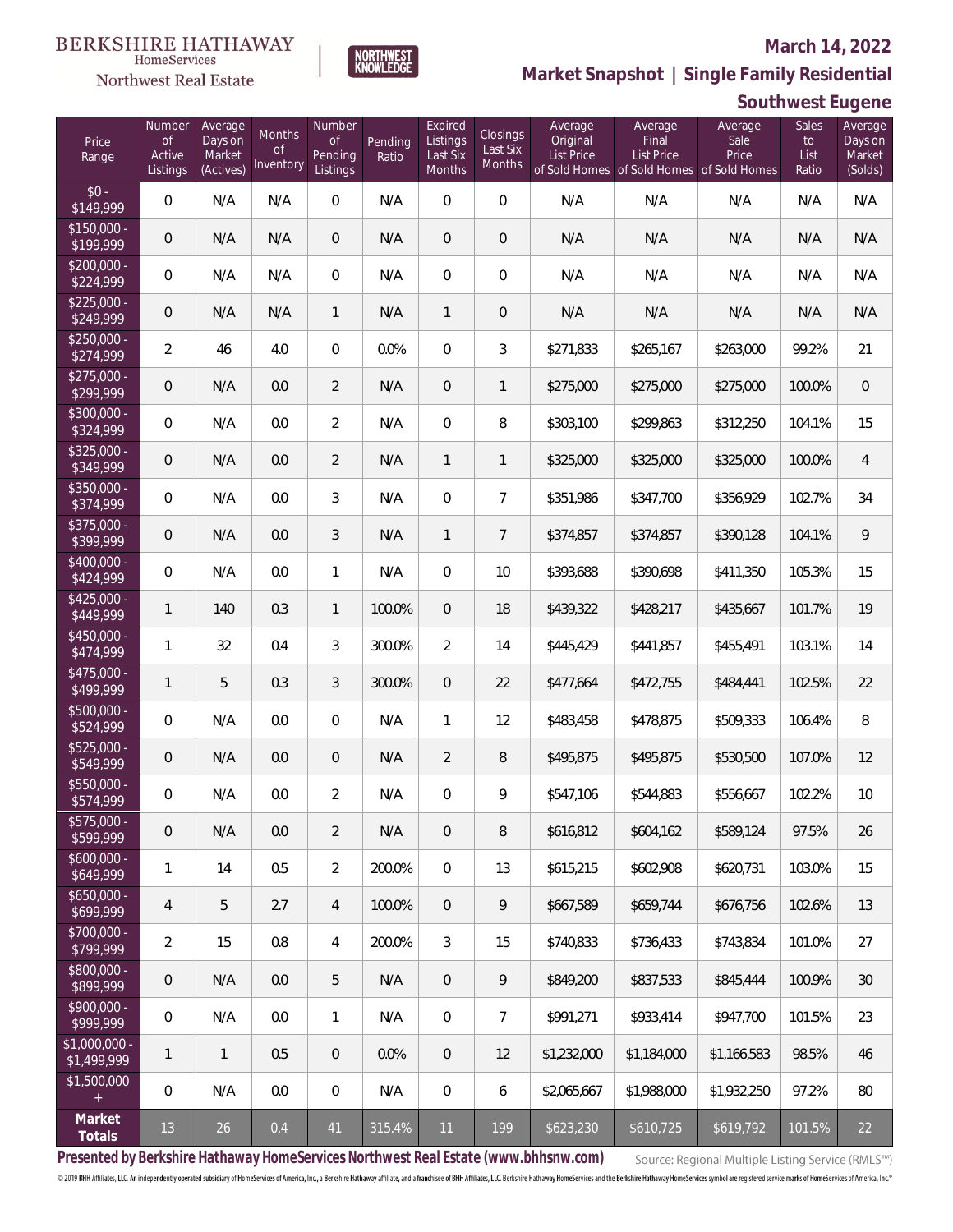

### **March 14, 2022**

**Market Snapshot | Single Family Residential**

## **West Eugene**

| Price<br>Range                | Number<br><b>of</b><br>Active<br>Listings | Average<br>Days on<br>Market<br>(Actives) | Months<br><b>of</b><br>Inventory | Number<br>$\mathsf{of}$<br>Pending<br>Listings | Pending<br>Ratio | Expired<br>Listings<br>Last Six<br>Months | Closings<br>Last Six<br>Months | Average<br>Original<br>List Price | Average<br>Final<br><b>List Price</b><br>of Sold Homes of Sold Homes of Sold Homes | Average<br>Sale<br>Price | Sales<br>to<br>List<br>Ratio | Average<br>Days on<br>Market<br>(Solds) |
|-------------------------------|-------------------------------------------|-------------------------------------------|----------------------------------|------------------------------------------------|------------------|-------------------------------------------|--------------------------------|-----------------------------------|------------------------------------------------------------------------------------|--------------------------|------------------------------|-----------------------------------------|
| $$0 -$<br>\$149,999           | $\overline{0}$                            | N/A                                       | 0.0                              | $\overline{0}$                                 | N/A              | $\overline{0}$                            | 1                              | \$89,000                          | \$89,000                                                                           | \$89,000                 | 100.0%                       | $\overline{0}$                          |
| $$150,000 -$<br>\$199,999     | $\overline{0}$                            | N/A                                       | 0.0                              | $\overline{0}$                                 | N/A              | $\overline{0}$                            | $\overline{2}$                 | \$187,500                         | \$187,500                                                                          | \$177,500                | 94.7%                        | $\overline{0}$                          |
| $$200,000 -$<br>\$224,999     | $\overline{0}$                            | N/A                                       | 0.0                              | 1                                              | N/A              | $\overline{0}$                            | $\overline{2}$                 | \$235,000                         | \$229,500                                                                          | \$217,750                | 94.9%                        | 13                                      |
| $$225,000 -$<br>\$249,999     | $\overline{0}$                            | N/A                                       | N/A                              | $\overline{0}$                                 | N/A              | $\overline{0}$                            | 0                              | N/A                               | N/A                                                                                | N/A                      | N/A                          | N/A                                     |
| $$250,000 -$<br>\$274,999     | $\overline{0}$                            | N/A                                       | 0.0                              | $\mathbf{1}$                                   | N/A              | $\overline{0}$                            | 3                              | \$289,667                         | \$278,333                                                                          | \$255,000                | 91.6%                        | 51                                      |
| $$275,000 -$<br>\$299,999     | $\mathbf{1}$                              | 167                                       | 1.2                              | 3                                              | 300.0%           | 1                                         | 5                              | \$284,900                         | \$284,900                                                                          | \$286,700                | 100.6%                       | 82                                      |
| $$300,000 -$<br>\$324,999     | $\overline{0}$                            | N/A                                       | 0.0                              | $\overline{2}$                                 | N/A              | $\overline{0}$                            | 8                              | \$306,988                         | \$304,488                                                                          | \$311,594                | 102.3%                       | 31                                      |
| $$325,000 -$<br>\$349,999     | $\overline{0}$                            | N/A                                       | 0.0                              | $\overline{0}$                                 | N/A              | $\overline{0}$                            | 6                              | \$333,150                         | \$333,150                                                                          | \$334,817                | 100.5%                       | 6                                       |
| $$350,000 -$<br>\$374,999     | 1                                         | 4                                         | 1.0                              | $\overline{0}$                                 | 0.0%             | $\overline{0}$                            | 6                              | \$364,067                         | \$360,733                                                                          | \$361,583                | 100.2%                       | 19                                      |
| $$375,000 -$<br>\$399,999     | $\mathbf{1}$                              | 11                                        | 6.0                              | $\overline{0}$                                 | 0.0%             | $\overline{0}$                            | 1                              | \$395,000                         | \$375,000                                                                          | \$385,000                | 102.7%                       | 70                                      |
| $$400,000 -$<br>\$424,999     | $\overline{0}$                            | N/A                                       | 0.0                              | 1                                              | N/A              | $\overline{0}$                            | 4                              | \$393,200                         | \$393,200                                                                          | \$414,000                | 105.3%                       | 5                                       |
| $$425,000 -$<br>\$449,999     | $\mathbf 0$                               | N/A                                       | 0.0                              | 4                                              | N/A              | $\overline{0}$                            | 8                              | \$419,750                         | \$418,500                                                                          | \$436,125                | 104.2%                       | 5                                       |
| $$450,000 -$<br>\$474,999     | $\mathbf{1}$                              | $\overline{2}$                            | 1.2                              | $\mathbf{1}$                                   | 100.0%           | $\Omega$                                  | 5                              | \$452,500                         | \$442,700                                                                          | \$464,080                | 104.8%                       | 33                                      |
| $$475,000 -$<br>\$499,999     | $\mathbf 0$                               | N/A                                       | 0.0                              | $\overline{0}$                                 | N/A              | $\overline{0}$                            | 1                              | \$539,000                         | \$489,000                                                                          | \$490,000                | 100.2%                       | 158                                     |
| $$500,000 -$<br>\$524,999     | $\overline{0}$                            | N/A                                       | 0.0                              | $\mathbf{1}$                                   | N/A              | $\overline{0}$                            | $\overline{2}$                 | \$474,500                         | \$459,500                                                                          | \$500,000                | 108.8%                       | 50                                      |
| \$525,000 -<br>\$549,999      | $\mathbf{1}$                              | 139                                       | 1.5                              | $\overline{0}$                                 | 0.0%             | $\overline{0}$                            | 4                              | \$522,500                         | \$513,725                                                                          | \$534,725                | 104.1%                       | 17                                      |
| \$550,000 -<br>\$574,999      | 0                                         | N/A                                       | 0.0                              | $\overline{0}$                                 | N/A              | 0                                         | 1                              | \$550,000                         | \$550,000                                                                          | \$550,000                | 100.0%                       | $\mathbf 0$                             |
| \$575,000 -<br>\$599,999      | 0                                         | N/A                                       | 0.0                              | 0                                              | N/A              | 0                                         | 1                              | \$575,000                         | \$575,000                                                                          | \$590,000                | 102.6%                       | 5                                       |
| $$600,000 -$<br>\$649,999     | 1                                         | 3                                         | 2.0                              | $\mathbf 0$                                    | 0.0%             | $\mathbf 0$                               | 3                              | \$600,417                         | \$596,333                                                                          | \$618,157                | 103.7%                       | 10                                      |
| $$650,000 -$<br>\$699,999     | $\boldsymbol{0}$                          | N/A                                       | 0.0                              | $\mathbf 0$                                    | N/A              | $\mathbf 0$                               | $\overline{2}$                 | \$699,900                         | \$699,900                                                                          | \$676,250                | 96.6%                        | 15                                      |
| \$700,000 -<br>\$799,999      | $\overline{0}$                            | N/A                                       | 0.0                              | $\overline{2}$                                 | N/A              | $\mathbf 0$                               | 1                              | \$695,000                         | \$695,000                                                                          | \$750,000                | 107.9%                       | $\overline{4}$                          |
| \$800,000 -<br>\$899,999      | 0                                         | N/A                                       | 0.0                              | $\sqrt{0}$                                     | N/A              | $\overline{0}$                            | $\overline{2}$                 | \$834,500                         | \$834,500                                                                          | \$875,500                | 104.9%                       | 7                                       |
| \$900,000 -<br>\$999,999      | 0                                         | N/A                                       | 0.0                              | $\mathbf 0$                                    | N/A              | $\overline{0}$                            | 1                              | \$990,000                         | \$925,000                                                                          | \$952,000                | 102.9%                       | 132                                     |
| $$1,000,000$ -<br>\$1,499,999 | 1                                         | 163                                       | N/A                              | $\overline{0}$                                 | 0.0%             | $\boldsymbol{0}$                          | 0                              | N/A                               | N/A                                                                                | N/A                      | N/A                          | N/A                                     |
| \$1,500,000<br>$+$            | $\overline{0}$                            | N/A                                       | 0.0                              | $\boldsymbol{0}$                               | N/A              | 1                                         | 1                              | \$2,385,000                       | \$2,195,000                                                                        | \$1,920,000              | 87.5%                        | 158                                     |
| Market<br>Totals              | $\overline{7}$                            | $70\,$                                    | 0.6                              | 16                                             | 228.6%           | $\overline{a}$                            | $70\,$                         | \$444,258                         | \$436,453                                                                          | \$442,120                | 101.3%                       | 28                                      |

**NORTHWEST**<br>KNOWLEDGE

**Presented by Berkshire Hathaway HomeServices Northwest Real Estate (www.bhhsnw.com)**

Source: Regional Multiple Listing Service (RMLS™)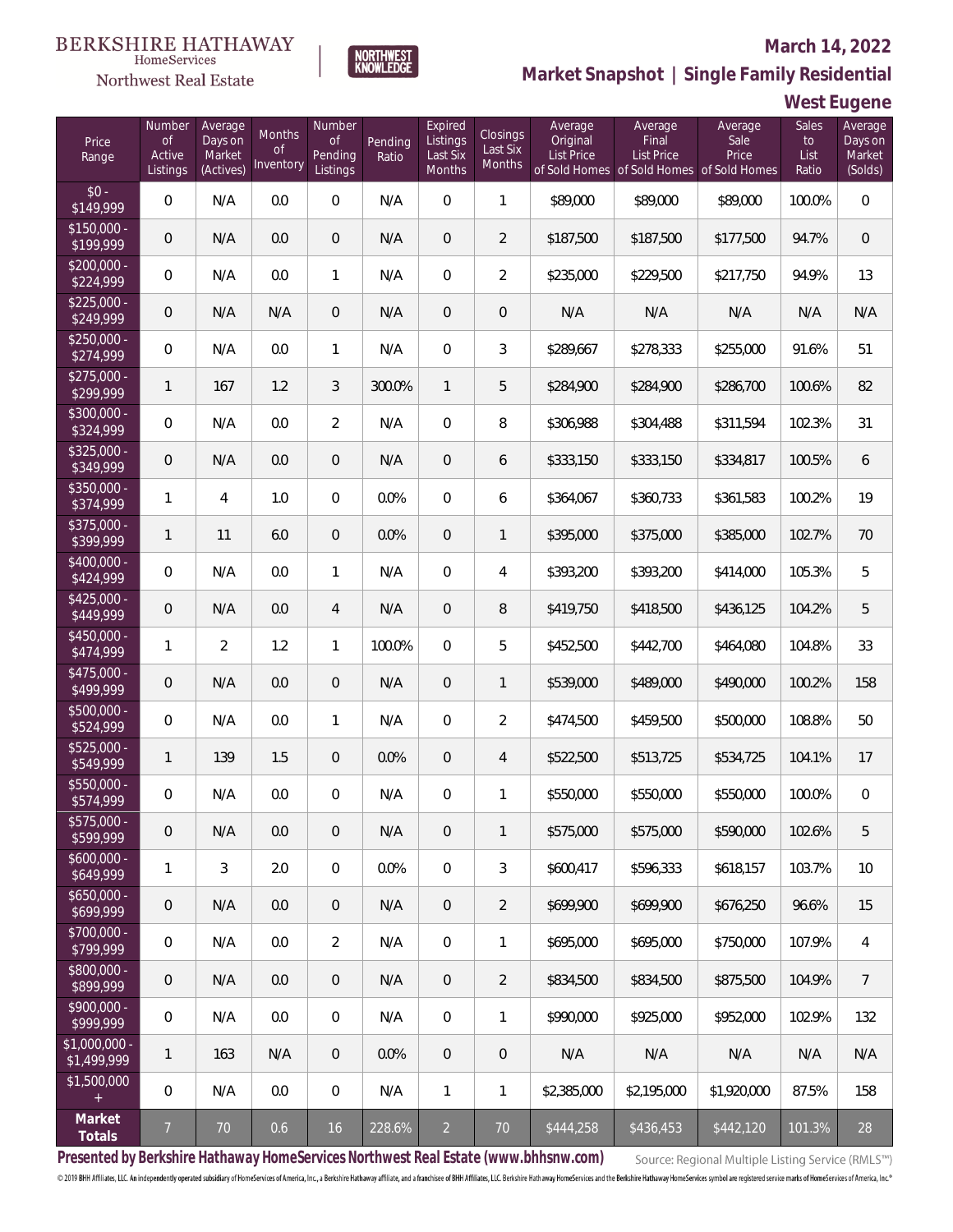

### **March 14, 2022**



**Danebo**

| Price<br>Range               | Number<br><b>of</b><br>Active<br>Listings | Average<br>Days on<br>Market<br>(Actives) | Months<br><b>of</b><br>Inventory | Number<br>0f<br>Pending<br>Listings | Pending<br>Ratio | Expired<br>Listings<br>Last Six<br>Months | Closings<br>Last Six<br>Months | Average<br>Original<br><b>List Price</b> | Average<br>Final<br><b>List Price</b> | Average<br>Sale<br>Price<br>of Sold Homes of Sold Homes of Sold Homes | <b>Sales</b><br>to<br>List<br>Ratio | Average<br>Days on<br>Market<br>(Solds) |
|------------------------------|-------------------------------------------|-------------------------------------------|----------------------------------|-------------------------------------|------------------|-------------------------------------------|--------------------------------|------------------------------------------|---------------------------------------|-----------------------------------------------------------------------|-------------------------------------|-----------------------------------------|
| $$0 -$<br>\$149,999          | $\mathbf 0$                               | N/A                                       | 0.0                              | $\boldsymbol{0}$                    | N/A              | $\mathbf 0$                               | $\mathbf{1}$                   | \$195,000                                | \$195,000                             | \$145,000                                                             | 74.4%                               | 6                                       |
| $$150,000 -$<br>\$199,999    | 0                                         | N/A                                       | 0.0                              | $\mathbf 0$                         | N/A              | $\overline{0}$                            | 3                              | \$180,000                                | \$180,000                             | \$182,950                                                             | 101.6%                              | 10                                      |
| \$200,000 -<br>\$224,999     | $\mathbf 0$                               | N/A                                       | 0.0                              | $\overline{0}$                      | N/A              | $\overline{0}$                            | $\overline{2}$                 | \$199,500                                | \$199,500                             | \$211,000                                                             | 105.8%                              | 5                                       |
| $$225,000 -$<br>\$249,999    | $\theta$                                  | N/A                                       | 0.0                              | $\mathbf{1}$                        | N/A              | $\mathbf{1}$                              | $\overline{2}$                 | \$239,950                                | \$239,950                             | \$238,450                                                             | 99.4%                               | 10                                      |
| $$250,000 -$<br>\$274,999    | 1                                         | 273                                       | 1.2                              | $\mathbf{1}$                        | 100.0%           | $\overline{0}$                            | 5                              | \$243,960                                | \$243,960                             | \$260,130                                                             | 106.6%                              | 15                                      |
| $$275,000 -$<br>\$299,999    | 1                                         | 5                                         | 0.6                              | $\mathbf{1}$                        | 100.0%           | $\mathbf{1}$                              | 10                             | \$287,020                                | \$282,830                             | \$287,580                                                             | 101.7%                              | 12                                      |
| $$300,000 -$<br>\$324,999    | 1                                         | $\overline{7}$                            | 0.3                              | 4                                   | 400.0%           | $\mathbf{1}$                              | 20                             | \$316,300                                | \$311,145                             | \$313,398                                                             | 100.7%                              | 25                                      |
| $$325.000 -$<br>\$349,999    | $\overline{a}$                            | 13                                        | 0.5                              | $7\overline{ }$                     | 350.0%           | $\mathbf{1}$                              | 25                             | \$328,720                                | \$326,060                             | \$334,904                                                             | 102.7%                              | 13                                      |
| \$350,000 -<br>\$374,999     | $\overline{2}$                            | 25                                        | 0.3                              | 6                                   | 300.0%           | $\overline{0}$                            | 42                             | \$355,868                                | \$352,059                             | \$359,863                                                             | 102.2%                              | 23                                      |
| \$375,000 -<br>\$399,999     | 1                                         | 3                                         | 0.2                              | 5                                   | 500.0%           | $\mathbf{1}$                              | 30                             | \$377,470                                | \$376,137                             | \$385,010                                                             | 102.4%                              | 10                                      |
| \$400,000 -<br>\$424,999     | 1                                         | 4                                         | 0.3                              | 4                                   | 400.0%           | $\overline{0}$                            | 22                             | \$406,145                                | \$404,895                             | \$408,227                                                             | 100.8%                              | 13                                      |
| $$425,000 -$<br>\$449,999    | 1                                         | 5                                         | 0.6                              | $\overline{4}$                      | 400.0%           | $\overline{0}$                            | 10                             | \$421,740                                | \$417,830                             | \$433,900                                                             | 103.8%                              | 13                                      |
| \$450,000 -<br>\$474,999     | $\mathsf{O}\xspace$                       | N/A                                       | 0.0                              | 3                                   | N/A              | $\mathbf{1}$                              | 10                             | \$448,870                                | \$447,870                             | \$458,290                                                             | 102.3%                              | 10                                      |
| \$475,000 -<br>\$499,999     | 1                                         | 18                                        | 0.8                              | $\mathbf{1}$                        | 100.0%           | $\overline{0}$                            | 8                              | \$469,625                                | \$469,625                             | \$485,875                                                             | 103.5%                              | 11                                      |
| \$500,000 -<br>\$524,999     | $\overline{2}$                            | 5                                         | 2.4                              | $\mathbf{1}$                        | 50.0%            | $\overline{0}$                            | 5                              | \$492,000                                | \$492,000                             | \$509,400                                                             | 103.5%                              | $\sqrt{3}$                              |
| \$525,000 -<br>\$549,999     | 0                                         | N/A                                       | 0.0                              | $\mathbf 0$                         | N/A              | $\mathbf{0}$                              | $\mathbf{1}$                   | \$525,000                                | \$525,000                             | \$525,000                                                             | 100.0%                              | 5                                       |
| \$550,000 -<br>\$574,999     | 0                                         | N/A                                       | $0.0\,$                          | $\overline{0}$                      | N/A              | $\overline{0}$                            | 4                              | \$562,225                                | \$562,225                             | \$560,625                                                             | 99.7%                               | 23                                      |
| \$575,000 -<br>\$599,999     | 1                                         | 14                                        | N/A                              | $\mathbf 0$                         | 0.0%             | $\mathbf 0$                               | $\overline{0}$                 | N/A                                      | N/A                                   | N/A                                                                   | N/A                                 | N/A                                     |
| $$600,000 -$<br>\$649,999    | $\overline{0}$                            | N/A                                       | N/A                              | $\mathbf 0$                         | N/A              | $\mathbf 0$                               | $\boldsymbol{0}$               | N/A                                      | N/A                                   | N/A                                                                   | N/A                                 | N/A                                     |
| $$650,000 -$<br>\$699,999    | $\theta$                                  | N/A                                       | N/A                              | $\mathbf{0}$                        | N/A              | $\overline{0}$                            | $\overline{0}$                 | N/A                                      | N/A                                   | N/A                                                                   | N/A                                 | N/A                                     |
| \$700,000 -<br>\$799,999     | $\mathbf 0$                               | N/A                                       | N/A                              | $\mathbf{0}$                        | N/A              | $\overline{0}$                            | $\overline{0}$                 | N/A                                      | N/A                                   | N/A                                                                   | N/A                                 | N/A                                     |
| \$800,000 -<br>\$899,999     | $\mathbf 0$                               | N/A                                       | N/A                              | $\mathbf{0}$                        | N/A              | $\overline{0}$                            | $\overline{0}$                 | N/A                                      | N/A                                   | N/A                                                                   | N/A                                 | N/A                                     |
| \$900,000 -<br>\$999,999     | $\mathbf 0$                               | N/A                                       | N/A                              | $\mathbf 0$                         | N/A              | $\mathbf{1}$                              | $\boldsymbol{0}$               | N/A                                      | N/A                                   | N/A                                                                   | N/A                                 | N/A                                     |
| \$1,000,000 -<br>\$1,499,999 | $\mathbf 0$                               | N/A                                       | N/A                              | $\mathbf{0}$                        | N/A              | $\overline{0}$                            | $\overline{0}$                 | N/A                                      | N/A                                   | N/A                                                                   | N/A                                 | N/A                                     |
| \$1,500,000<br>$\pm$         | $\mathbf 0$                               | N/A                                       | N/A                              | $\mathbf{0}$                        | N/A              | $\overline{0}$                            | $\overline{0}$                 | N/A                                      | N/A                                   | N/A                                                                   | N/A                                 | N/A                                     |
| Market<br>Totals             | 14                                        | 30                                        | 0.4                              | 38                                  | 271.4%           | $\overline{7}$                            | 200                            | \$365,753                                | \$363,313                             | \$370,894                                                             | 102.1%                              | 15                                      |

NORTHWEST<br>KNOWLFDGF

**Presented by Berkshire Hathaway HomeServices Northwest Real Estate (www.bhhsnw.com)**

Source: Regional Multiple Listing Service (RMLS™)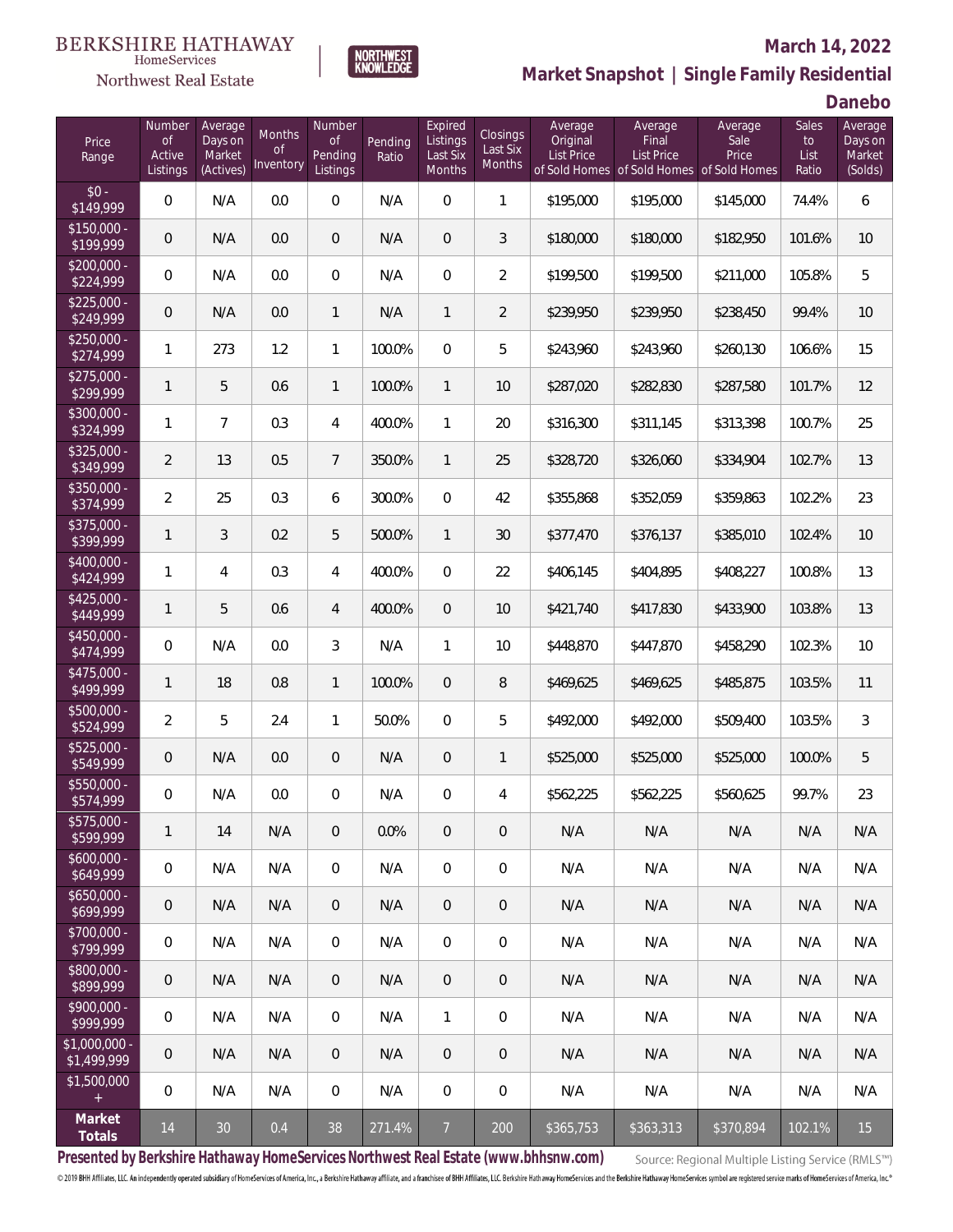### Northwest Real Estate

### **March 14, 2022**



**Market Snapshot | Single Family Residential**

**River Road**

| Price<br>Range                    | Number<br><b>of</b><br>Active<br>Listings | Average<br>Days on<br>Market<br>(Actives) | Months<br><b>of</b><br>Inventory | Number<br><b>of</b><br>Pending<br>Listings | Pending<br>Ratio | Expired<br>Listings<br>Last Six<br>Months | Closings<br>Last Six<br>Months | Average<br>Original<br><b>List Price</b> | Average<br>Final<br><b>List Price</b><br>of Sold Homes of Sold Homes of Sold Homes | Average<br>Sale<br>Price | Sales<br>to<br>List<br>Ratio | Average<br>Days on<br>Market<br>(Solds) |
|-----------------------------------|-------------------------------------------|-------------------------------------------|----------------------------------|--------------------------------------------|------------------|-------------------------------------------|--------------------------------|------------------------------------------|------------------------------------------------------------------------------------|--------------------------|------------------------------|-----------------------------------------|
| $$0 -$<br>\$149,999               | $\overline{0}$                            | N/A                                       | N/A                              | $\overline{0}$                             | N/A              | $\overline{0}$                            | $\overline{0}$                 | N/A                                      | N/A                                                                                | N/A                      | N/A                          | N/A                                     |
| $$150,000 -$<br>\$199,999         | $\mathbf 0$                               | N/A                                       | N/A                              | $\overline{0}$                             | N/A              | $\overline{0}$                            | $\mathbf 0$                    | N/A                                      | N/A                                                                                | N/A                      | N/A                          | N/A                                     |
| $$200,000 -$<br>\$224,999         | $\overline{0}$                            | N/A                                       | N/A                              | $\overline{0}$                             | N/A              | $\overline{0}$                            | $\boldsymbol{0}$               | N/A                                      | N/A                                                                                | N/A                      | N/A                          | N/A                                     |
| $$225,000 -$<br>\$249,999         | $\mathbf 0$                               | N/A                                       | 0.0                              | $\overline{0}$                             | N/A              | 0                                         | $\overline{2}$                 | \$249,000                                | \$232,000                                                                          | \$241,000                | 103.9%                       | 50                                      |
| $$250,000 -$<br>\$274,999         | $\overline{0}$                            | N/A                                       | 0.0                              | $\overline{0}$                             | N/A              | $\overline{0}$                            | $\overline{a}$                 | \$270,000                                | \$270,000                                                                          | \$260,500                | 96.5%                        | 18                                      |
| $$275,000 -$<br>\$299,999         | $\mathbf{1}$                              | 3                                         | 3.0                              | $\overline{0}$                             | 0.0%             | $\mathbf{1}$                              | $\overline{2}$                 | \$284,500                                | \$284,500                                                                          | \$297,500                | 104.6%                       | 5                                       |
| $$300,000 -$<br>\$324,999         | $\mathbf 0$                               | N/A                                       | 0.0                              | $\overline{2}$                             | N/A              | 1                                         | $\overline{7}$                 | \$314,971                                | \$312,400                                                                          | \$314,129                | 100.6%                       | 33                                      |
| $$325,000 -$<br>\$349,999         | $\mathbf 0$                               | N/A                                       | 0.0                              | $\overline{2}$                             | N/A              | $\mathbf{1}$                              | 5                              | \$322,300                                | \$322,300                                                                          | \$337,200                | 104.6%                       | 6                                       |
| $$350,000 -$<br>\$374,999         | $\overline{2}$                            | 18                                        | 0.8                              | $\overline{4}$                             | 200.0%           | $\overline{2}$                            | 15                             | \$363,620                                | \$357,940                                                                          | \$360,217                | 100.6%                       | 22                                      |
| $$375,000 -$<br>\$399,999         | 1                                         | 13                                        | 0.5                              | $\overline{2}$                             | 200.0%           | $\overline{0}$                            | 12                             | \$380,400                                | \$380,400                                                                          | \$385,167                | 101.3%                       | 13                                      |
| $$400,000 -$<br>\$424,999         | $\mathbf 0$                               | N/A                                       | 0.0                              | $\overline{4}$                             | N/A              | $\mathbf 0$                               | $\overline{7}$                 | \$388,286                                | \$389,714                                                                          | \$405,286                | 104.0%                       | $\mathsf{Q}$                            |
| $$425,000 -$<br>\$449,999         | $\mathbf{1}$                              | 39                                        | 0.9                              | $\overline{2}$                             | 200.0%           | $\overline{2}$                            | $\overline{7}$                 | \$437,557                                | \$437,557                                                                          | \$438,143                | 100.1%                       | 10                                      |
| $$450,000 -$<br>\$474,999         | 1                                         | 21                                        | 0.6                              | $\Omega$                                   | 0.0%             | $\Omega$                                  | 10                             | \$429,790                                | \$440,900                                                                          | \$455,250                | 103.3%                       | 16                                      |
| $$475,000 -$<br>\$499,999         | 1                                         | 11                                        | 2.0                              | $\overline{0}$                             | 0.0%             | $\Omega$                                  | 3                              | \$483,000                                | \$481,667                                                                          | \$478,633                | 99.4%                        | 28                                      |
| $$500,000 -$<br>\$524,999         | $\overline{0}$                            | N/A                                       | 0.0                              | $\Omega$                                   | N/A              | $\Omega$                                  | $\overline{2}$                 | \$512,450                                | \$504,450                                                                          | \$500,000                | 99.1%                        | 56                                      |
| $$525,000 -$<br>\$549,999         | $\mathbf 0$                               | N/A                                       | 0.0                              | $\overline{0}$                             | N/A              | $\overline{0}$                            | 3                              | \$525,000                                | \$525,000                                                                          | \$543,167                | 103.5%                       | $\overline{4}$                          |
| $$550,000 -$<br>$\sqrt{$574,999}$ | $\overline{0}$                            | N/A                                       | 0.0                              | $\overline{0}$                             | N/A              | $\overline{0}$                            | $\mathbf{1}$                   | \$549,000                                | \$549,000                                                                          | \$550,000                | 100.2%                       | 8                                       |
| \$575,000 -<br>\$599,999          | 0                                         | N/A                                       | 0.0                              | $\mathbf 0$                                | N/A              | 0                                         | 3                              | \$534,967                                | \$534,967                                                                          | \$587,300                | 109.8%                       | 6                                       |
| $$600,000 -$<br>\$649,999         | 0                                         | N/A                                       | 0.0                              | $\boldsymbol{0}$                           | N/A              | $\boldsymbol{0}$                          | $\mathbf{1}$                   | \$629,000                                | \$619,000                                                                          | \$615,000                | 99.4%                        | 25                                      |
| $$650,000 -$<br>\$699,999         | $\mathbf{1}$                              | 24                                        | N/A                              | $\overline{0}$                             | 0.0%             | $\mathbf 0$                               | $\mathbf 0$                    | N/A                                      | N/A                                                                                | N/A                      | N/A                          | N/A                                     |
| \$700,000 -<br>\$799,999          | 0                                         | N/A                                       | N/A                              | $\overline{0}$                             | N/A              | $\mathbf 0$                               | $\mathbf 0$                    | N/A                                      | N/A                                                                                | N/A                      | N/A                          | N/A                                     |
| \$800,000 -<br>\$899,999          | 0                                         | N/A                                       | N/A                              | $\overline{0}$                             | N/A              | $\overline{0}$                            | 0                              | N/A                                      | N/A                                                                                | N/A                      | N/A                          | N/A                                     |
| \$900,000 -<br>\$999,999          | 0                                         | N/A                                       | N/A                              | 0                                          | N/A              | $\overline{0}$                            | 0                              | N/A                                      | N/A                                                                                | N/A                      | N/A                          | N/A                                     |
| $$1,000,000 -$<br>\$1,499,999     | 0                                         | N/A                                       | N/A                              | $\overline{0}$                             | N/A              | $\overline{0}$                            | 0                              | N/A                                      | N/A                                                                                | N/A                      | N/A                          | N/A                                     |
| \$1,500,000<br>$+$                | $\overline{0}$                            | N/A                                       | N/A                              | $\overline{0}$                             | N/A              | $\boldsymbol{0}$                          | 0                              | N/A                                      | N/A                                                                                | N/A                      | N/A                          | N/A                                     |
| Market<br>Totals                  | $\boldsymbol{8}$                          | 18                                        | 0.6                              | 16                                         | 200.0%           | $\overline{7}$                            | 82                             | \$394,549                                | \$393,987                                                                          | \$401,914                | 102.0%                       | 18                                      |

**Presented by Berkshire Hathaway HomeServices Northwest Real Estate (www.bhhsnw.com)**

Source: Regional Multiple Listing Service (RMLS™)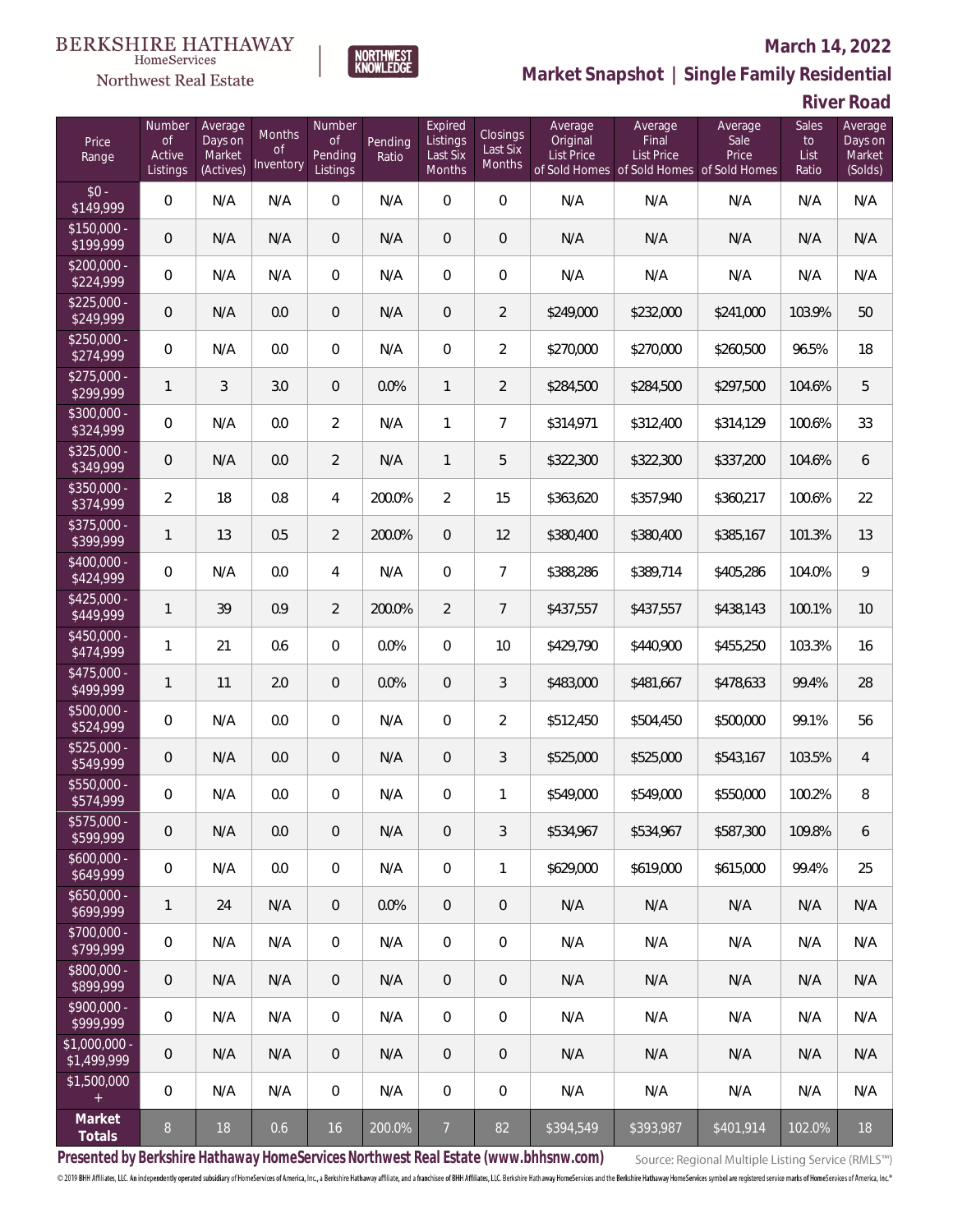### Northwest Real Estate

### **March 14, 2022**



**Market Snapshot | Single Family Residential**

**Santa Clara**

| Price<br>Range               | Number<br><b>of</b><br>Active<br>Listings | Average<br>Days on<br>Market<br>(Actives) | <b>Months</b><br><b>of</b><br>Inventory | Number<br><b>of</b><br>Pending<br>Listings | Pending<br>Ratio | Expired<br>Listings<br>Last Six<br>Months | <b>Closings</b><br>Last Six<br>Months | Average<br>Original<br><b>List Price</b> | Average<br>Final<br>List Price<br>of Sold Homes of Sold Homes of Sold Homes | Average<br>Sale<br>Price | Sales<br>to<br>List<br>Ratio | Average<br>Days on<br>Market<br>(Solds) |
|------------------------------|-------------------------------------------|-------------------------------------------|-----------------------------------------|--------------------------------------------|------------------|-------------------------------------------|---------------------------------------|------------------------------------------|-----------------------------------------------------------------------------|--------------------------|------------------------------|-----------------------------------------|
| $$0 -$<br>\$149,999          | $\overline{0}$                            | N/A                                       | N/A                                     | $\overline{0}$                             | N/A              | $\overline{0}$                            | $\overline{0}$                        | N/A                                      | N/A                                                                         | N/A                      | N/A                          | N/A                                     |
| $$150,000 -$<br>\$199,999    | $\mathbf 0$                               | N/A                                       | N/A                                     | $\boldsymbol{0}$                           | N/A              | $\overline{0}$                            | $\mathbf 0$                           | N/A                                      | N/A                                                                         | N/A                      | N/A                          | N/A                                     |
| $$200,000 -$<br>\$224,999    | $\overline{0}$                            | N/A                                       | N/A                                     | $\overline{0}$                             | N/A              | $\mathbf 0$                               | $\overline{0}$                        | N/A                                      | N/A                                                                         | N/A                      | N/A                          | N/A                                     |
| $$225,000 -$<br>\$249,999    | $\overline{2}$                            | 3                                         | N/A                                     | $\boldsymbol{0}$                           | 0.0%             | 1                                         | $\mathbf 0$                           | N/A                                      | N/A                                                                         | N/A                      | N/A                          | N/A                                     |
| $$250,000 -$<br>\$274,999    | $\boldsymbol{0}$                          | N/A                                       | 0.0                                     | $\overline{0}$                             | N/A              | 1                                         | $\mathbf{1}$                          | \$249,000                                | \$249,000                                                                   | \$260,000                | 104.4%                       | 14                                      |
| $$275,000 -$<br>\$299,999    | $\boldsymbol{0}$                          | N/A                                       | 0.0                                     | $\boldsymbol{0}$                           | N/A              | $\mathbf 0$                               | $\overline{7}$                        | \$291,817                                | \$290,374                                                                   | \$284,531                | 98.0%                        | 19                                      |
| $$300,000 -$<br>\$324,999    | $\mathbf{1}$                              | 3                                         | 0.8                                     | $\overline{0}$                             | 0.0%             | $\mathbf 0$                               | 8                                     | \$309,720                                | \$306,207                                                                   | \$314,000                | 102.5%                       | 19                                      |
| $$325,000 -$<br>\$349,999    | $\mathbf{1}$                              | 3                                         | 0.7                                     | $\mathbf{1}$                               | 100.0%           | $\mathbf{1}$                              | 9                                     | \$336,544                                | \$336,544                                                                   | \$336,889                | 100.1%                       | 11                                      |
| $$350,000 -$<br>\$374,999    | 1                                         | 167                                       | 0.4                                     | $\overline{2}$                             | 200.0%           | $\mathbf{1}$                              | 15                                    | \$355,153                                | \$350,820                                                                   | \$361,967                | 103.2%                       | 21                                      |
| $$375,000 -$<br>\$399,999    | $\boldsymbol{0}$                          | N/A                                       | 0.0                                     | 6                                          | N/A              | $\mathbf{1}$                              | 25                                    | \$381,943                                | \$378,155                                                                   | \$384,031                | 101.6%                       | 17                                      |
| $$400,000 -$<br>\$424,999    | $\overline{0}$                            | N/A                                       | 0.0                                     | 3                                          | N/A              | $\Omega$                                  | 16                                    | \$402,527                                | \$397,515                                                                   | \$410,477                | 103.3%                       | 12                                      |
| $$425,000 -$<br>\$449,999    | $\mathbf 0$                               | N/A                                       | 0.0                                     | $\overline{3}$                             | N/A              | $\Omega$                                  | 19                                    | \$425,869                                | \$422,186                                                                   | \$430,222                | 101.9%                       | 19                                      |
| $$450,000 -$<br>\$474,999    | $\overline{0}$                            | N/A                                       | 0.0                                     | 3                                          | N/A              | $\Omega$                                  | 18                                    | \$443,087                                | \$442,970                                                                   | \$458,952                | 103.6%                       | 13                                      |
| $$475,000 -$<br>\$499,999    | $\mathbf{1}$                              | 6                                         | 0.3                                     | 8                                          | 800.0%           | $\overline{0}$                            | 20                                    | \$475,215                                | \$475,056                                                                   | \$483,613                | 101.8%                       | $\overline{7}$                          |
| $$500,000 -$<br>\$524,999    | $\boldsymbol{0}$                          | N/A                                       | 0.0                                     | 6                                          | N/A              | $\overline{0}$                            | 5                                     | \$502,558                                | \$502,558                                                                   | \$509,591                | 101.4%                       | 9                                       |
| $$525,000 -$<br>\$549,999    | $\mathbf 0$                               | N/A                                       | 0.0                                     | 5                                          | N/A              | $\overline{0}$                            | 8                                     | \$529,992                                | \$526,242                                                                   | \$533,137                | 101.3%                       | 32                                      |
| $$550,000 -$<br>\$574,999    | 0                                         | N/A                                       | 0.0                                     | $\overline{2}$                             | N/A              | 1                                         | 6                                     | \$550,633                                | \$556,467                                                                   | \$555,000                | 99.7%                        | 9                                       |
| \$575,000 -<br>\$599,999     | 1                                         | 4                                         | $1.0\,$                                 | 4                                          | 400.0%           | 1                                         | 6                                     | \$570,467                                | \$572,133                                                                   | \$581,233                | 101.6%                       | 12                                      |
| $$600,000 -$<br>\$649,999    | 0                                         | N/A                                       | $0.0\,$                                 | 5                                          | N/A              | $\boldsymbol{0}$                          | 3                                     | \$649,967                                | \$641,600                                                                   | \$646,600                | 100.8%                       | 28                                      |
| $$650,000 -$<br>\$699,999    | 0                                         | N/A                                       | $0.0\,$                                 | $\overline{0}$                             | N/A              | $\overline{0}$                            | $\overline{2}$                        | \$654,950                                | \$614,950                                                                   | \$655,000                | 106.5%                       | 29                                      |
| \$700,000 -<br>\$799,999     | $\overline{0}$                            | N/A                                       | 0.0                                     | $\mathbf{1}$                               | N/A              | $\mathbb O$                               | $\overline{2}$                        | \$774,950                                | \$762,450                                                                   | \$727,500                | 95.4%                        | 24                                      |
| \$800,000 -<br>\$899,999     | 0                                         | N/A                                       | N/A                                     | $\overline{0}$                             | N/A              | $\mathbf{1}$                              | 0                                     | N/A                                      | N/A                                                                         | N/A                      | N/A                          | N/A                                     |
| \$900,000 -<br>\$999,999     | 0                                         | N/A                                       | N/A                                     | $\mathbf{1}$                               | N/A              | $\mathbf 0$                               | 0                                     | N/A                                      | N/A                                                                         | N/A                      | N/A                          | N/A                                     |
| \$1,000,000 -<br>\$1,499,999 | 0                                         | N/A                                       | N/A                                     | $\mathbf{1}$                               | N/A              | $\overline{0}$                            | 0                                     | N/A                                      | N/A                                                                         | N/A                      | N/A                          | N/A                                     |
| \$1,500,000<br>$+$           | $\overline{0}$                            | N/A                                       | N/A                                     | $\mathbf 0$                                | N/A              | $\mathbf 0$                               | 0                                     | N/A                                      | N/A                                                                         | N/A                      | N/A                          | N/A                                     |
| Market<br>Totals             | $\overline{7}$                            | $27$                                      | 0.2                                     | 51                                         | 728.6%           | $8\,$                                     | 170                                   | \$429,265                                | \$426,510                                                                   | \$434,332                | 101.8%                       | 16                                      |

**Presented by Berkshire Hathaway HomeServices Northwest Real Estate (www.bhhsnw.com)**

Source: Regional Multiple Listing Service (RMLS™)